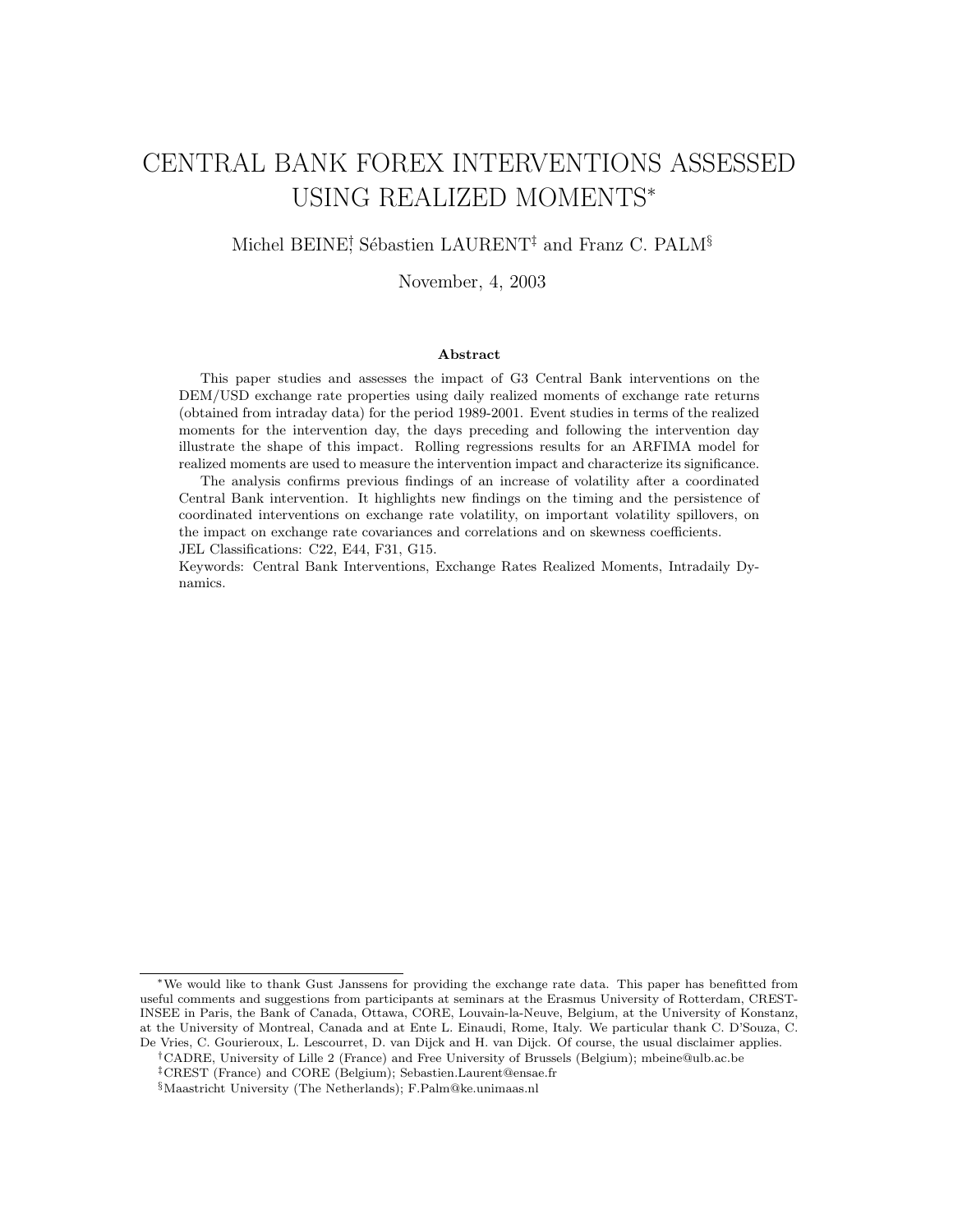## 1 Introduction

In a period of thirteen years (1989-2001) central banks of the US, Japan and Germany(Europe) intervened about 430 times in either the DM-Dollar or the Yen-Dollar market. This means that on average almost three interventions occurred per month. It is perhaps not surprising to see central banks frequently intervening in markets that are of crucial importance for the international competitiveness. Given the importance of foreign exchange markets it is for scientific and policy reasons of interest to attempt to assess the impact Central Bank interventions have on exchange rates. This paper belongs to the growing literature using intraday information to study and assess the impact of Central Bank Interventions (CBI) on forex markets. Previous studies have used daily or weekly forex (FX) data to document level and variance effects of CBI's. Among the more recent literature using intraday data, Dominguez (2003) pays particular attention to the influence of intraday market conditions on effectiveness of the CBI's.

The objective of the paper is twofold. First, by conducting event studies of the periods preceding and following CBI's our aim is to document the various effects of CBI's, whether desired or not. Using daily realized moments (see a.o. Andersen, Bollerslev, Diebold and Labys 1999, 2001) obtained from hourly FX data on the DEM/USD rates for the period from January 4, 1989 to February 28, 2001, the paper analyzes the shape of the impact of CBI's on mean returns, volatility and other higher moments as well as on several spillover measures. Interestingly, under appropriate conditions, daily realized moments yield consistent and highly efficient estimates of return moments and superior forecasts (see e.g. Andersen, Bollerslev, Diebold and Labys, 2003, on realized volatility). Moreover they have the advantage to correct for specific hour-of-the-day effects. Using boxplots covering the intervention day, the two preceding days and the two days after we carry out an event study describing the pattern of the market reactions to interventions.<sup>1</sup> We distinguish between unilateral interventions by the Bundesbank and the US Federal Reserve respectively and coordinated interventions of these Central Banks on the DEM/USD rate. We also study the impact of spillovers on the DEM/USD rate of unilateral interventions of the Bank of Japan and the US Federal Reserve respectively and coordinated interventions of these Banks in the YEN/USD market. We also check the impact of sequences of interventions.

Second, the paper goes beyond describing the impact of CBI's. Using rolling regressions it attempts to explain movements in realized moments by relating these moments to the type of intervention and to dummy variables for the day of the week. This analysis is carried out to measure sign, size and significance of the various types of interventions. Thereby, we hope to measure the most important effects of CBI's on the exchange rate distribution. The boxplots exhibit differences in the impact of CBI 's between high and low volatility regimes. This analysis could be extended further by accounting for other states of the market variables at the time of the intervention (see e.g. Dominguez (2003) who finds that when trading volume is large or when a macroeconomic announcement has been scheduled interventions are expected to have big effects). Another possible extension could consist of a joint analysis of realized moments. These two extensions are left for future work.

While our analysis resembles that of Dominguez (2003) in some respects, there are important

<sup>1</sup>Throughout the rest of the paper, we will use the term "boxplot" to refer to the graphs reporting the evolution over time of the quartiles of the exchange rate moments. While the term might not be strictly appropriate, we follow the practice of the literature.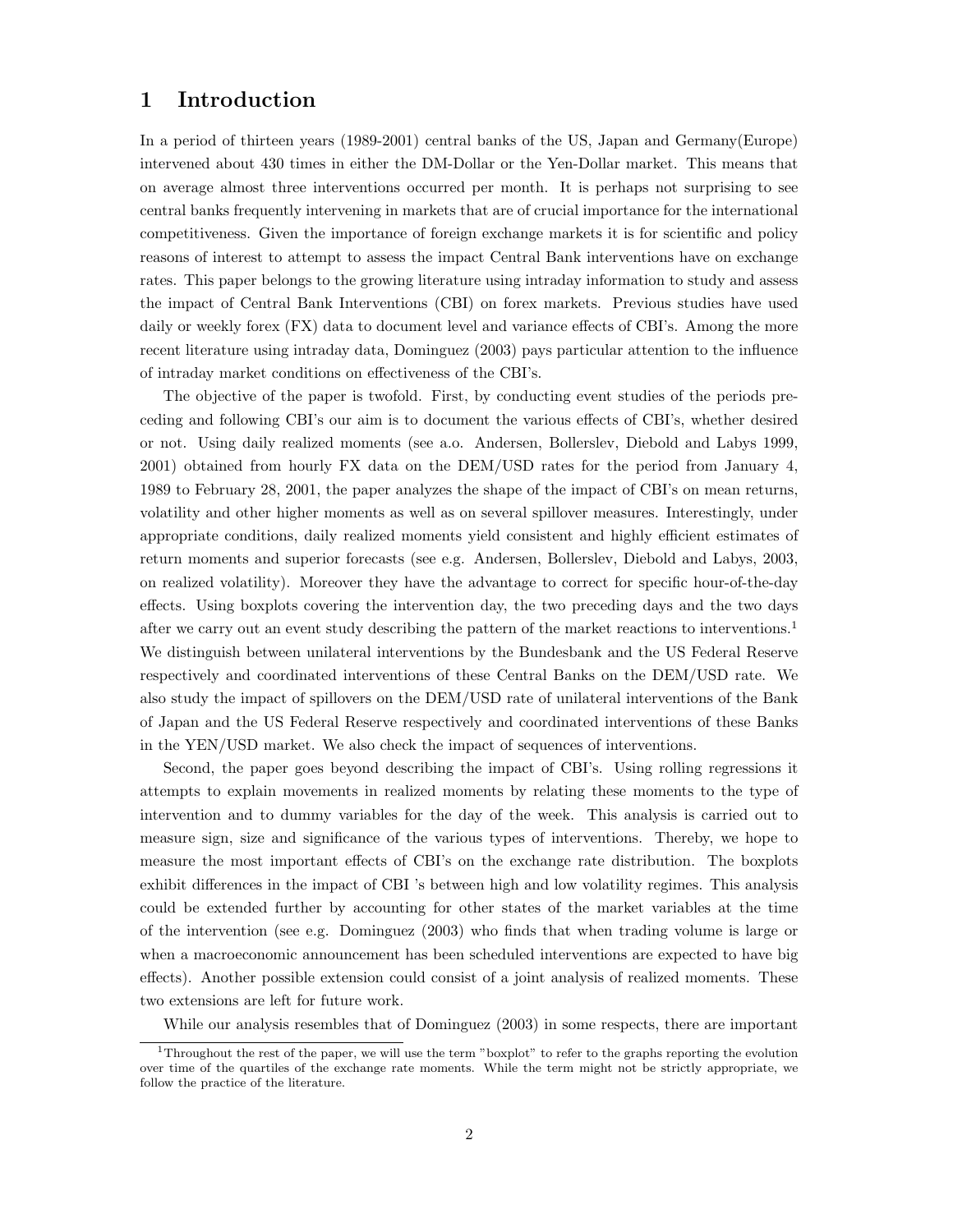differences. We prefer to use less noisy and more efficient realized moment measures up to order three for the period 1989-2001 instead of relying on returns and squared returns as Dominguez does to assess the impact of CBI's on the mean and volatility of exchange rates for the period 1987-1995. We also find CBI 's to affect higher moments and to have significant spillover effects from other foreign exchange markets.

The paper is organized as follows. In Section 2, we shall report boxplots of various realized moments for the different types of interventions mentioned above, starting two days before the day when the intervention occurred and including realized moments up to the end of the second day after the intervention. After this visual and model free inspection, rolling regressions (rolled over the various hours of the day) are estimated on the realized moments to quantify (and test) the impact of CBI's across hours of the day. In Section 3 we shall discuss the modelling implications of our empirical findings. Section 4 draws some general lessons both for modelling and for policy interventions from our analysis.

## 2 The Impact of CBI's on Daily Realized FX Moments

#### 2.1 Introduction

As they convey a large piece of information about fundamentals and future monetary policies (see Mussa 1981), direct sterilized CBI's in the FX markets are expected to exert important effects on exchange rate dynamics.<sup>2</sup> While the core of the empirical literature devoted to studying the impact of CBI's focused mostly on returns and volatility (see for recent surveys Baillie et al. 2000 and Sarno and Taylor 2001), the CBI's may have other possibly unintended side-effects on exchange rates. As we will show, the effects also highly depend on the type of CBI. Possibly, they also differ depending on the state of the market when the intervention takes place, as has been shown by Dominguez (2003) for returns and by Beine, Laurent and Lecourt (2003) concerning volatility. However accounting for different states of the market will be left for future research.

For two major exchange rates (DEM/USD and YEN/USD), we distinguish between six different types of official interventions:<sup>3</sup>

- 1. unilateral interventions conducted by the Bundesbank (ECB after 1999) on the DEM/USD market denoted BBU,
- 2. unilateral interventions by the US Federal Reserve on the DEM/USD market denoted FEDU,
- 3. coordinated interventions defined as interventions conducted on the DEM/USD market the same day and in the same direction by the two involved central banks denoted COORD,
- 4. unilateral interventions conducted by the Bank of Japan (BoJ) on the YEN/USD market denoted BoJU,

 $2$ The central bank interventions considered here are obviously sterilized. This rules out any scope for the so-called monetary channel.

<sup>&</sup>lt;sup>3</sup>In this paper, we focus on official interventions and do not make any distinction between secret and reported interventions (see Dominguez and Frankel 1993 as well as Dominguez 1998). While interesting, the so-called secret puzzle (Sarno and Taylor 2001) mostly applies to the eighties. Since the beginning of the nineties, most major central banks have increased the transparency of their FX operations. This evolution is obvious for the Fed but also for the BoJ (see Ito 2002 on this point). Central Bank customer transactions resulting from the request for foreign currency by the government are excluded from CBI 's.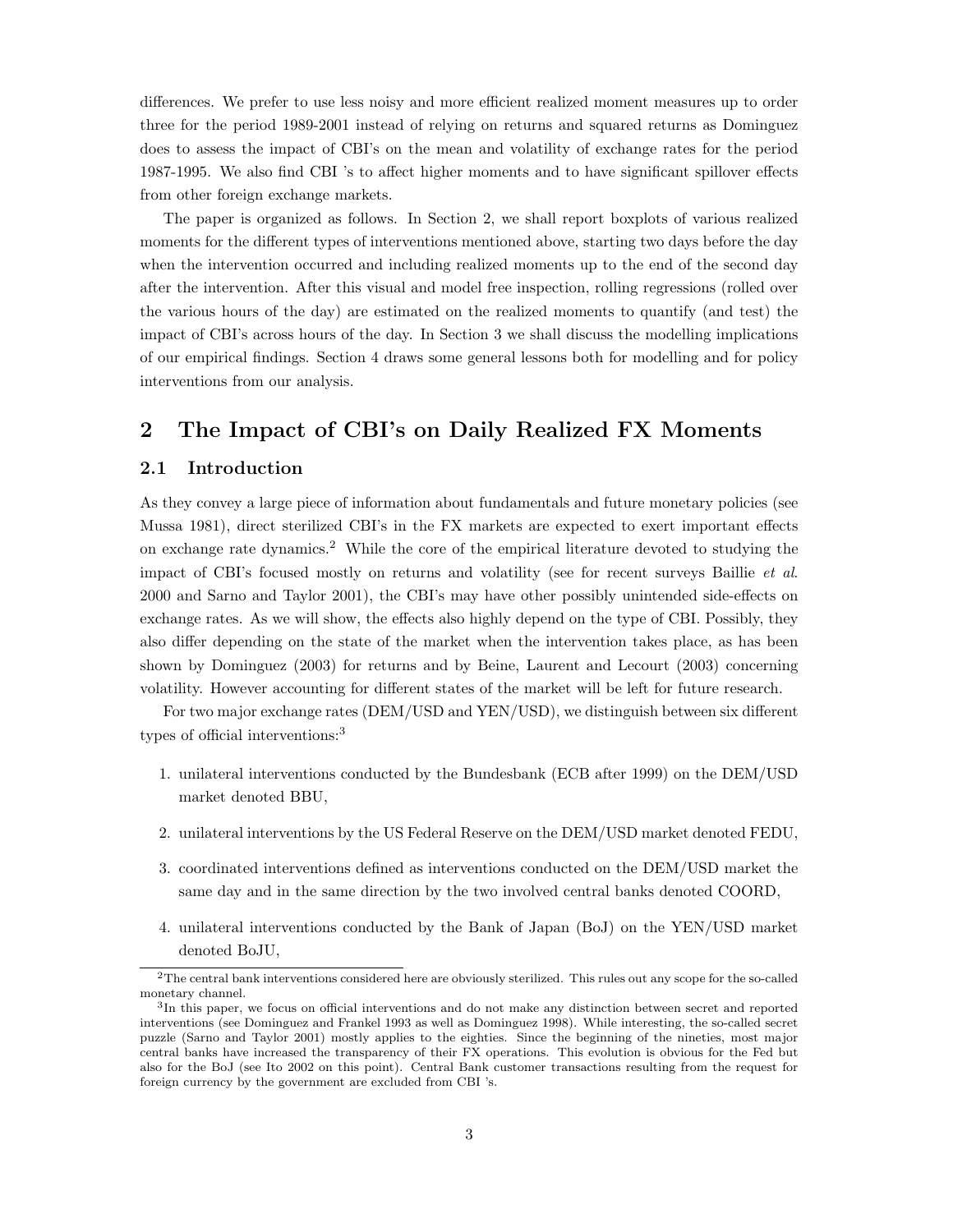- 5. unilateral interventions by the US Federal Reserve on the YEN/USD market denoted FE-DUY,
- 6. coordinated interventions defined as interventions conducted on the YEN/USD market the same day and in the same direction by the two involved central banks denoted COORDY.<sup>4</sup>

Note that sometimes we make the distinction between CBI's involving purchases or sales of USD. For instance, unilateral purchases (resp. sales) of the Bundesbank are denoted by BBUp (resp. BBUs).

Similarly, we study six potential effects:

- 1. effects in terms of exchange rate returns,
- 2. effects in terms of exchange rate volatility on the market on which the CBI takes place,
- 3. volatility spillover, i.e. effects on the volatility of a CBI in another market,
- 4. effects on the covariance between exchange rates,
- 5. effects on the correlation between exchange rates,
- 6. and effects on higher moments of exchange rates, namely skewness.<sup>5</sup>

In the following subsections, we report for each case a summary of the main findings of the literature. A major contribution of this paper is to provide new evidence of the impact of CBI's on realized moments of intradaily hourly exchange rate returns during the two days preceding an intervention, the intervention day itself and the two days after the intervention occurred. This allows to highlight several important findings in terms of CBI impacts, namely impact persistence and the importance of choosing the appropriate quotation time.

#### 2.2 Intradaily approaches

The use of intradaily data has been found to yield interesting insights on the impact of central bank interventions, as documented for instance by Dominguez (2003). Actually, Dominguez (2003) relies on news reports provided by the wire services to capture the exact timing of the interventions. Chang and Taylor (1998) followed the same strategy to capture intraday effects of CBI in the YEN/USD markets. By contrast, no official release of the exact timing of the intervention operation is available.<sup>6</sup> Therefore, one has to rely on reported rather than official interventions to assess the efficiency of FX operations conducted by the central banks. Nevertheless, there might be some discrepancy between both types of interventions. First, by using reported interventions rather than official interventions one neglects the so-called secret interventions, i.e. official interventions that are unknown to dealers in the  $FX$  markets.<sup>7</sup> While the bulk of secret interventions took place mostly in the eighties, a significant number of CBIs conducted by the BoJ in the early nineties remained secret. Our investigation period ranging from 1989 to 2001 obviously includes

<sup>&</sup>lt;sup>4</sup>We neglect Bundesbank and BoJ interventions on the DEM/YEN market as they were very rare.

<sup>5</sup>For the sake of comparison with previous findings (Galati and Melick, 1999), we focus only on skewness and do not consider kurtosis. Such an investigation is left for future work.

 $6$ One exception concerns the CBI's carried out by the Swiss National Bank. See Payne and Vitale (2003).

<sup>7</sup>Dominguez (2003) mentions that over the 1989-1995 period, 25% of the Fed interventions were not reported by Reuters.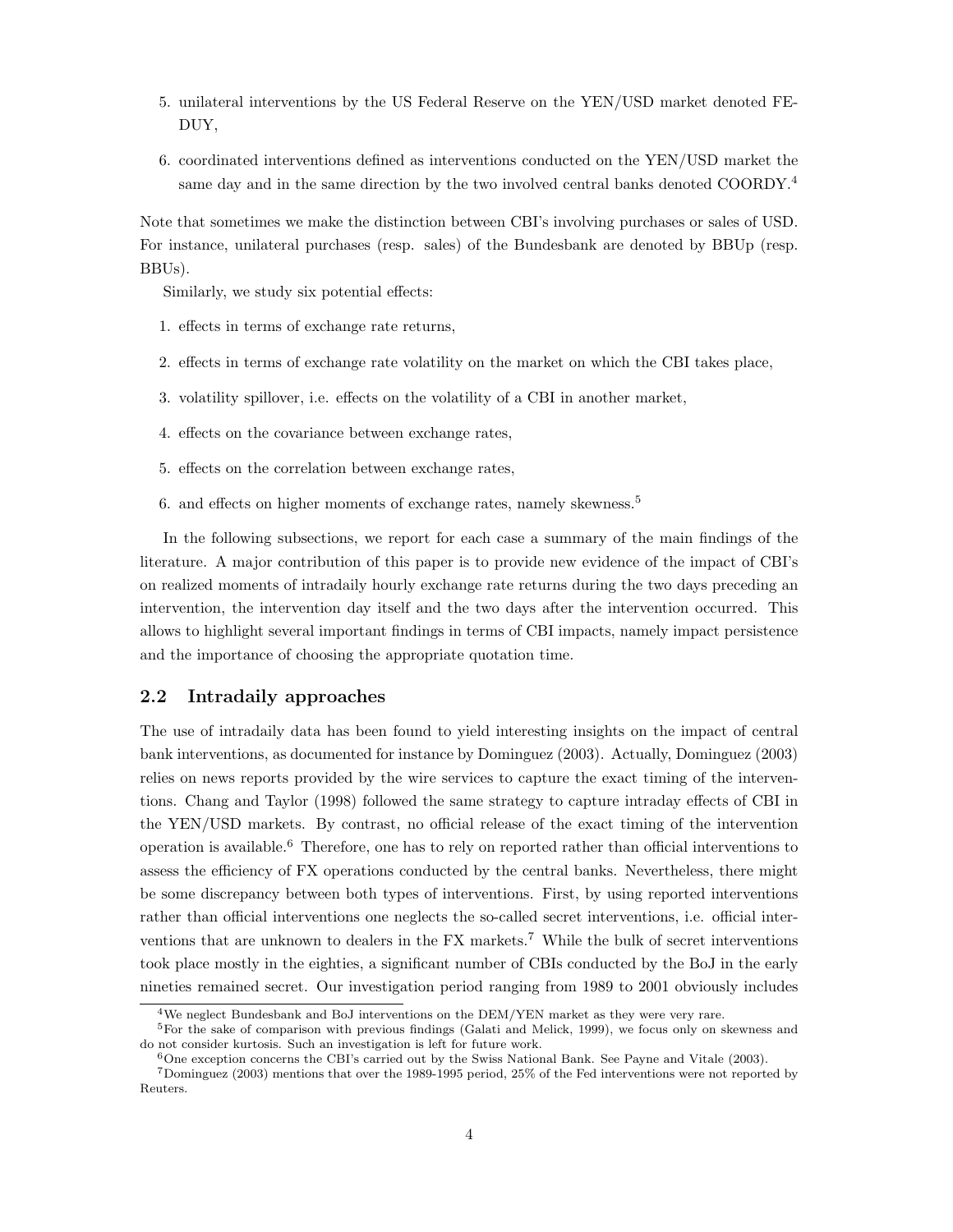some secret interventions, which calls for an alternative approach to the use of intradaily data. Second, there might be a significant lag between the effective operation(s) and the reporting of central bank interventions.<sup>8</sup> Importantly, the lengths of these lags may be variable as the reporting depends on the dealers willingness to release the information.

Another reason why conducting a purely intraday analysis may be cumbersome is that intraday FX data are known to exhibit a complex seasonality. This intraday periodicity gives rise to a striking repetitive (U-shape) pattern in the autocorrelations of the absolute returns (proxy for the volatility). In this respect, Andersen and Bollerslev (1997) have shown that neglecting this seasonality pattern leads to obvious misspecification biases and thus to misleading economic interpretations. One way to deal with this issue is to use a seasonal filter.<sup>9</sup> Nevertheless, as the CBI's occur at regular time during business hours (as we will document from our subsequent estimations), the filtering procedure may remove much of the effect of these interventions. As an alternative, one can fully specify the seasonal dynamics in the specification as illustrated by Andersen and Bollerslev (1998). Nevertheless, relying on a standard intraday approach to fully characterize the impact of CBI's on the first four moments would lead to a complicated and hardly manageable model. Using intraday realized moments computed over a 24-hour period as we propose in this paper avoids having to worry about the intraday seasonality pattern (see below).

#### 2.3 Effects on Daily Returns

Basically, intervention policies may be prompted by different objectives.<sup>10</sup> Amongst these objectives, influencing trend movements in the level of exchange rate returns is obviously the most frequent one. It has been basically the objective of the Fed, the Bundesbank and the BoJ since the late seventies, with an important exception after the Louvre Agreement in February 1987 until the beginning of the nineties. One obvious recent example of a central bank aiming at reversing undesirable trends in exchange rates is provided by the very active intervention policy followed by the BoJ. As suggested by Ito (2002), interventions leading to a weaker yen belong to the set of policy measures aiming at improving the recent Japanese economic and financial situation.

Unilateral interventions aiming at influencing exchange rate returns have been used by the three major central banks. Nevertheless, as illustrated by the Plaza Agreement in September 1985 that promotes central bank cooperation in order to depreciate the dollar, coordinated interventions are considered as more effective for influencing the level of exchange rates (Catte et al. 1992). On the whole, the empirical literature provides very weak evidence on systematic impacts of central bank interventions on exchange rate returns at a daily frequency. In general, authors do not identify any robust effect in the conditional mean of exchange rate returns (Baillie and Osterberg 1997a). Nevertheless, Baillie and Osterberg (1997b) find some empirical support for interventions

<sup>8</sup>Such a presumption is confirmed by the recent results obtained by Payne and Vitale (2003). Using reported interventions of the Fed they find that exchange rates react up to 45 minutes ahead of Reuters intervention reports.

<sup>9</sup> Interestingly, Dominguez (1999) uses two methods in order to account for intraday seasonal patterns in exchange rate volatility. This makes the estimation of the impact of reported interventions quite cumbersome. One question in using this approach concerns the relationship between the observed seasonal patterns and the occurrence of news or interventions. Dominguez (2003) does not include seasonal filtering but compares intraday volatilities (captured by the squared 5-minutes returns) between episodes of interventions and days of non intervention and tests for the equality of the two variances. While straightforward, this procedure does not rely on regressions allowing to capture the effects in terms of volatility persistence.

 $10$ Focusing on the Fed policies, Dominguez (1999) reports four different aims: influencing trend movements in the level of exchange rates, calming disorderly markets (i.e. eliminating excess volatility), rebalancing the foreign exchange reserves and intervening in support of other central banks.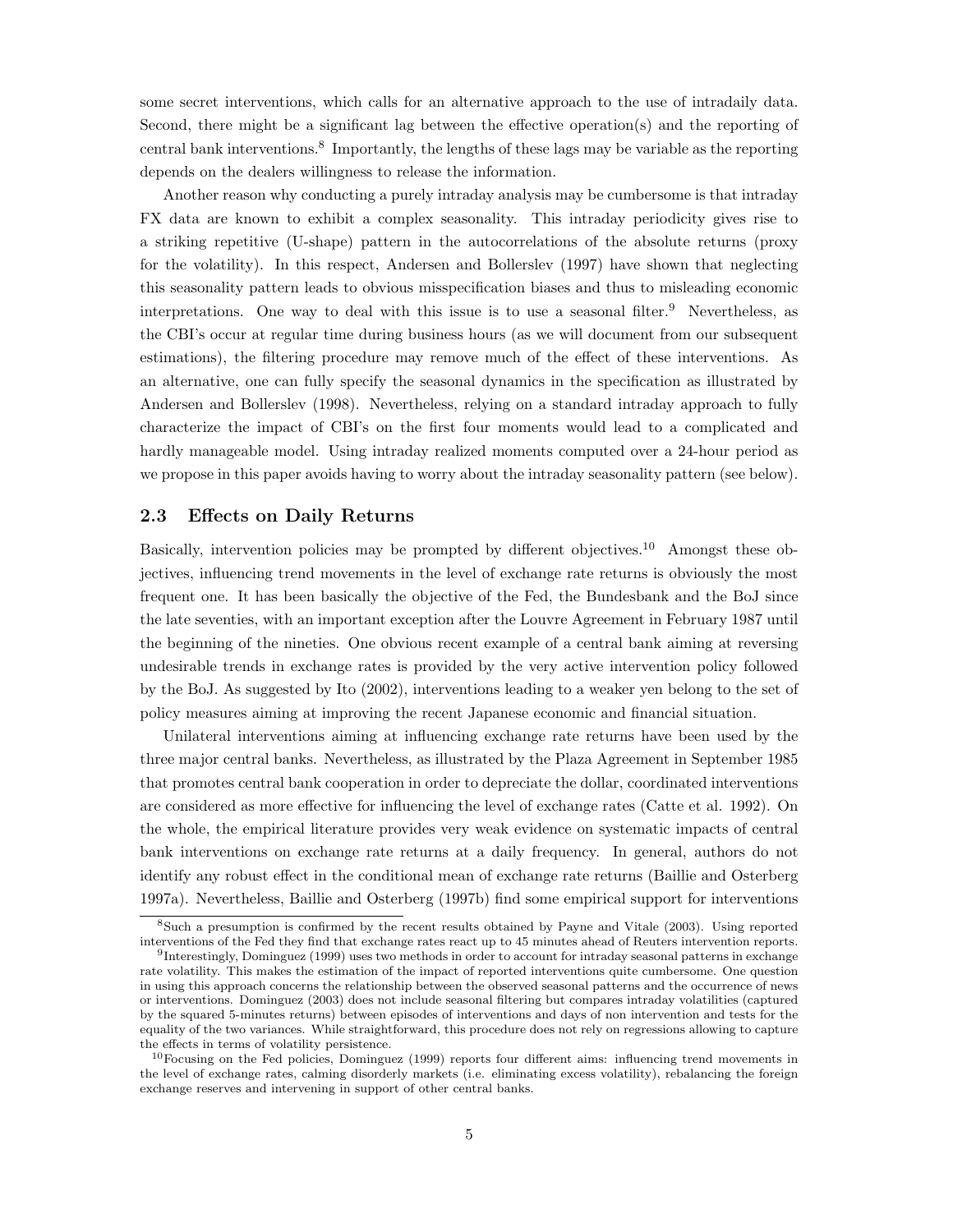influencing forward exchange risk premium. When some effects on the spot exchange rate returns are detected, the impact is contrary to the objectives, i.e. purchases of US dollar leading to a depreciation of the dollar (Baillie and Osterberg 1997a, Beine et al. 2002). This perverse result tends to hold for both unilateral and coordinated interventions. This result has usually been interpreted as a lack of credibility of central banks adopting a leaning-against-the wind policy. Quite recently however, focusing on the interventions conducted by the National Bank of Switzerland, Payne and Vitale (2003) find evidence of effective operations in the very short run (15 to 30 minutes).

Denote by  $y_{t,\theta}$  the realized return of day t quoted at hour  $\theta$  ( $\theta = 0, 1, \ldots, 23$ ). Using intraday exchange rate returns defined on an hourly basis (see Appendix 1 for details on data),  $y_{t,\theta}$  can be computed as:

$$
y_{t,\theta} = \sum_{j=0}^{23} r_{t,\theta-j} \tag{1}
$$

in which  $r_{t,j}$  denotes the intraday hourly return of the corresponding exchange rate peculiar to day t between time  $j-1$  and j and by convention  $r_{t,-j} = r_{t-1,24-j}$  for  $j = 1,2,\ldots, 23$ .

An event study can be performed to assess the impact of the CBI's on this realized moment. For instance, in order to evaluate the effects of unilateral USD purchases by the Bundesbank, Panel 1 of Figure 1 plots the median (solid line) as well as the first and third quartiles (dashed lines) of the subsample of daily realized returns  $y_{t,\theta}$  for each intervention day, the two preceding days and the two days after. Since we have no precise information about the timing of the official interventions, we vary  $\theta$  between 0 and 23 to describe the pattern of the market reactions to interventions. This gives a set of 24 points on each figure (ranging from 0 to 1 on the graph for the intervention day), each tick corresponding to an increment of  $\theta$  (starting at 0 each day). Furthermore, to give a more comprehensive overview of the impact of CBI's, the boxplots for the two days preceding (from -2 to 0 on the graphs) and following the intervention days (from 1 to 3 on the graphs) are provided as well.<sup>11</sup>

Figures 1 and 2 present respectively the boxplot corresponding to unilateral and coordinated interventions. On the whole, the evidence is consistent with the previous findings exhibiting a weak impact of CBI in terms of returns.<sup>12</sup>

Somewhat surprisingly, there is no or very little effect of unilateral purchases or sales on the median and the lower and upper quartiles of the returns during the intervention days. Coordinated interventions also have little impact on the median return during the intervention days.<sup>13</sup>

The interquartile ranges however sharply increase in the second part of the intervention day and remain large during part of the day following the intervention day. This latter effect is due to the moving average feature of realized intraday returns. Here again, we may conclude that while materializing quickly any effect of interventions is of a temporary nature too. The increase of the interquartile ranges is consistent with the finding documented in the literature that CIB's tend temporarily increase uncertainty in the FX market (Dominguez 1998). This finding will be

<sup>11</sup>We do not investigate here the presence of potential long run effects of interventions (such as J-shape effects), i.e. effects beyond 2 business days.

<sup>12</sup>Appendix 1 describes the sources of CBI data. These data are official intervention data. Table A1 in Appendix 1 reports the number of occurrences of each kind of intervention.

<sup>&</sup>lt;sup>13</sup>The upper panel of Figure 1 suggests that coordinated USD sales induce a small depreciation of the USD. This impact is much less obvious for coordinated purchases. Given that we focus on hourly returns, these results are not inconsistent with those of Payne and Vitale (2003).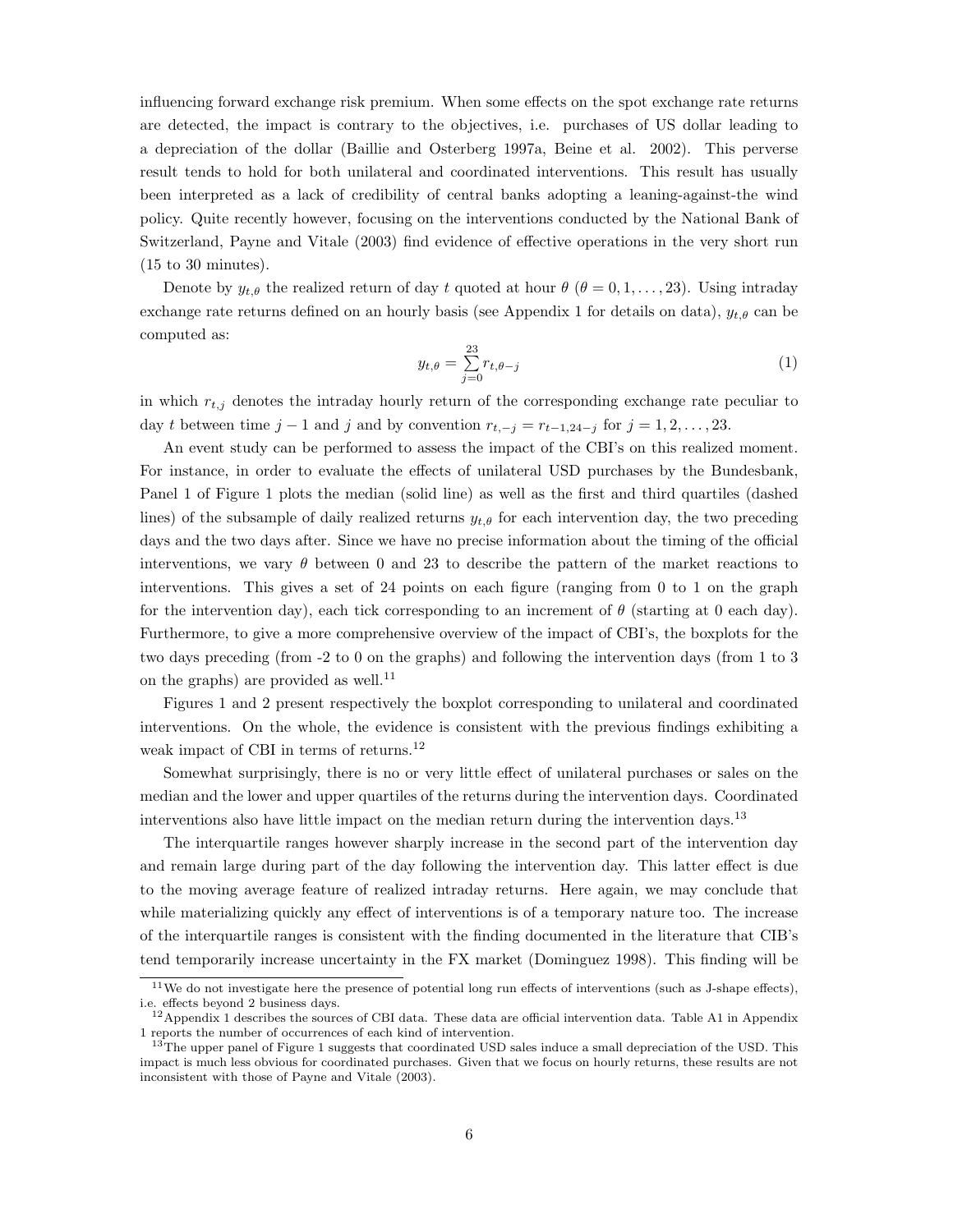confirmed when we study the impact of CBI's on volatity measures.

Insert Figures 1 and 2 about here.

#### 2.4 Effects on Daily Volatility

Examples of explicit attempts to smooth exchange rate volatility through unilateral interventions are provided by the policy followed by the Bank of Canada before 1995 (see Murray et al. 1997). Indeed, the Bank of Canada adopted the rule of an automatic intervention when absolute daily changes of the CAD/USD exchange rate (often used in the past together with squared daily returns as a noisy proxy of the volatility) exceeded some threshold. The Louvre Agreement which was reached in February 1987 promoted central bank cooperation in order to counteract excess exchange rate volatility on the major FX markets. This agreement resulted in frequent coordinated intervention operations of the Bundesbank and the Fed between February 1987 and the end of 1990.

The literature provides some evidence that a CBI tends to increase exchange rate volatility. Furthermore, such a finding is robust to the measurement of exchange rate volatility: this holds for ex post volatility captured by univariate GARCH models (Baillie and Osterberg 1997a, Dominguez 1998, Beine et al. 2002)<sup>14</sup>; this is also the case when focusing on ex ante or expected volatility measured by implied volatilities extracted from currency option prices (Bonser-Neal and Tanner 1996, Dominguez 1998, Galati and Melick 1999).

Following recent work of Andersen *et al.* (2001), the daily volatility  $\sigma_{t,\theta}^2$  of day t observed at time  $\theta$ , is computed as the sum of the current and the 23 previous squared hourly returns: <sup>15</sup>

$$
\sigma_{t,\theta}^2 = \sum_{j=0}^{23} r_{t,\theta-j}^2.
$$
 (2)

Unlike the daily squared returns that provide unbiased but very noisy volatility proxies, the daily realized volatility yields consistent and highly efficient estimates of the volatility (see Andersen et al. 2001 for more details about the properties of the realized volatility in a continuous time framework).

#### Insert Figure 3 about here.

As in Subsection 2.3, an event study visualizes the impact of the CBI's on the realized volatility. From the boxplots reported in Figure 3, one identifies an important increase of volatility (measured by  $\sigma_{t,\theta}^2$  related to FX interventions. This result, which is fully consistent with the literature, obviously holds for coordinated interventions of the Fed and the Bundesbank. Nevertheless, two additional interesting features emerge from this picture. First, for coordinated interventions, one identifies a sharp increase in FX realized volatility between 14:00 and 15:00 (GMT+1), i.e. one hour after the beginning of the overlap period, i.e. simultaneous opening of both markets. Notice that the time lag between the opening of the European FX market (in Frankfurt) and the US market ranges between 5 and 7 hours. As reported by several authors including Dominguez (1998,

<sup>14</sup>Such a positive impact of CBI is also confirmed by Beine (2003) in a multivariate GARCH framework. Some noticeable exceptions to this positive impact are provided by Beine, Laurent and Lecourt (2003) using a volatility regime switching approach and by Mundaca (2001) accounting for exchange rate bands and simultaneity bias. <sup>15</sup>We make use of the fact that at an hourly frequency, FX returns remain serially uncorrelated.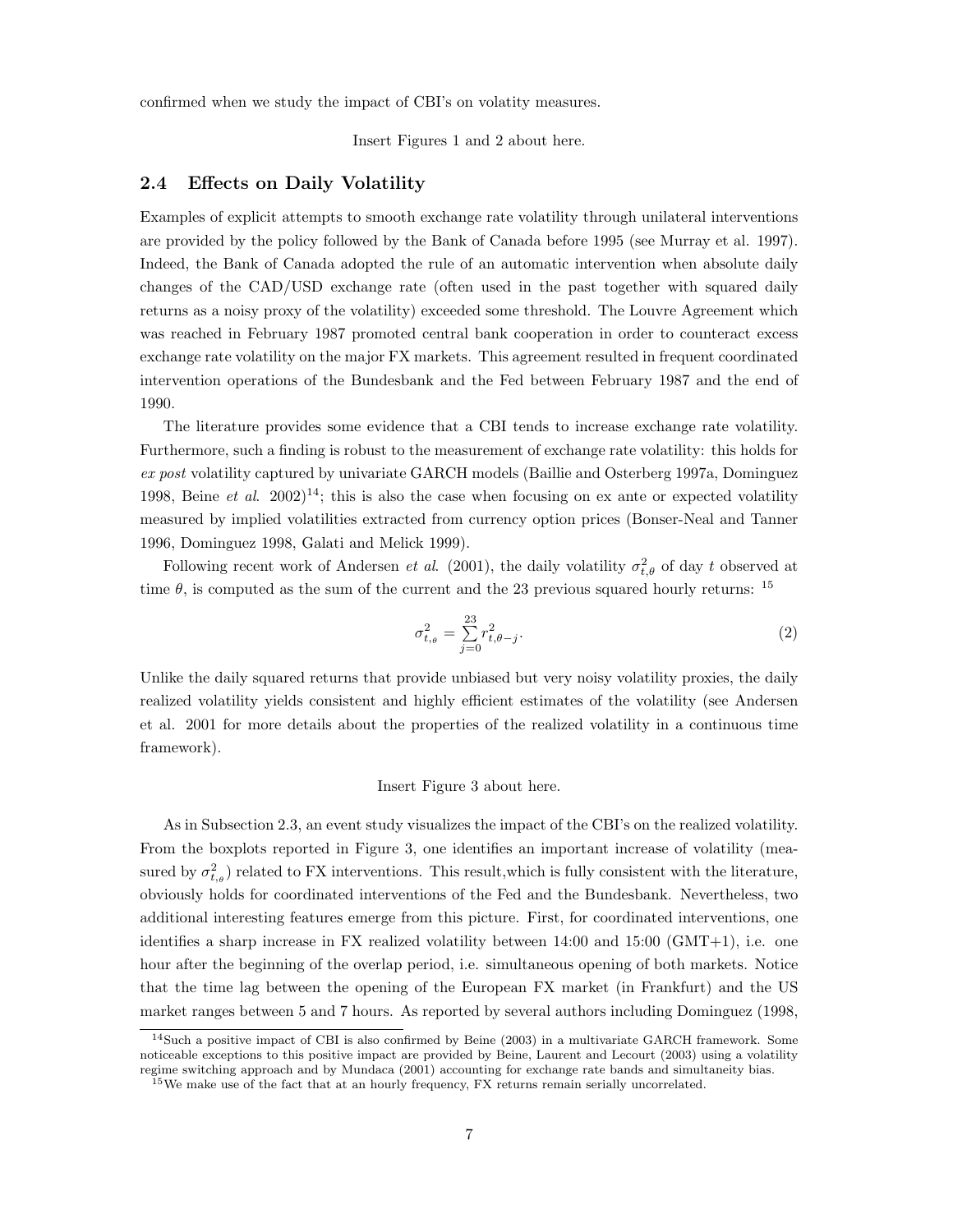2003), coordinated interventions between the Fed and the BB (ECB) primarily occur during the opening overlap period. Therefore, this means that the response of FX volatility to coordinated interventions is very fast, less than 1 hour, which is consistent with the findings of Dominguez(2003). The persistence of this effect can be studied by investigating the pattern of estimates drawn from rolling regressions (see below). This emphasizes the importance of quotation time of exchange rates for capturing the impact of FX interventions in a consistent way. The pattern of FX volatility changes in the boxplot displays some asymmetry, i.e. the size of the increases in the volatility during intervention days are not symmetrically distributed around the median. In particular, the positive impact of CBI seems to be higher in turbulent periods rather than in quiet markets.

While the boxplots provide numerous details about the timing and the persistence of the CBI's on the investigated realized moment, it is not suited to make inference. For this reason, rolling over all the possible value for  $\theta$  ( $\theta = 0, ..., 23$ ), we regress the realized FX volatilities on the daily central bank intervention data. We pay attention to the statistical properties of the FX realized volatilities. Preliminary investigation and results reported in the literature suggest that the log of FX daily realized volatility is nearly gaussian, displays some long memory (Andersen et al. 1999) and is sensitive to a day of the week effect (Hsieh 1989). More precisely, DEM/USD realized volatilities tend to be higher on Monday than on other trading days of the week. In order to account for these features, we follow Andersen et al. (1999) in estimating an ARFIMA $(1, d, 0)$ model which we extend by including a Monday dummy and more importantly dummy variables accounting for the types of CBI's as additional explanatory variables:

$$
(1 - \phi L)(1 - L)^d \left[ \ln(\sigma_{t,\theta}^2) - \mu \right] = \epsilon_t + \mu_t
$$
\n
$$
\text{where}
$$
\n
$$
\mu_t = \beta_0 I_{m,t} + \beta_1 I_{BBU,t-i} + \beta_2 I_{FEDU,t-i} + \beta_3 I_{COORD,t-i}
$$
\n
$$
+ \beta_4 I_{FEDUY,t} + \beta_5 I_{BoJU,t} + \beta_6 I_{COORDY,t}
$$
\n(3)

in which d (the fractional integration parameter),  $\phi$ ,  $\mu$ , and the  $\beta_j$ 's,  $(j = 0, \ldots, 6)$  are parameters to be estimated,  $I_{m,t}$  is a dummy variable taking value 1 on Monday, and 0 otherwise.  $I_{FEDU,t}$ ,  $I_{BBU,t}$ ,  $I_{COORD,t}$ ,  $I_{FEDUY,t}$ ,  $I_{BoJU,t}$ ,  $I_{COORDY,t}$  are dummy variables taking value 1 when respectively a unilateral intervention of the Fed on the DEM/USD market, a unilateral intervention of the Bundesbank/ECB on the DEM/USD market, a coordinated intervention on the DEM/USD market, a unilateral intervention of the Fed on the YEN/USD market, a unilateral intervention of the BoJ on the YEN/USD market, a coordinated intervention on the YEN/USD market took place on day t, 0 otherwise.  $\epsilon_t$  is the error term which is assumed to be normally and identically distributed. Estimating model (3) for each combination of the various possible values of indexes  $i$   $(i = -2, -1, 0, 1, 2)$  and  $\theta$   $(\theta = 0, ..., 23)$  one obtains a sequence of estimates of coefficients  $\beta_j$  $(j = 1, ..., 6)$ , allowing to capture the evolution of the impact and the persistence of interventions across hours and days. The interventions carried out on the YEN/USD market are here only control variables, so that our interest lies in the evolution over time of  $\beta_1$ ,  $\beta_2$  and  $\beta_3$ . The models are estimated over the period January 4 1989 to February 28, 2001 (3061 points). Figure 4 reports the sequence of point estimates of respectively  $\beta_3, \beta_1$  and  $\beta_2$  as well as their confidence intervals at a 95% confidence level. Note that the information on the confidence intervals allows one to test the significance of the slope coefficients for specific values of  $\theta$ .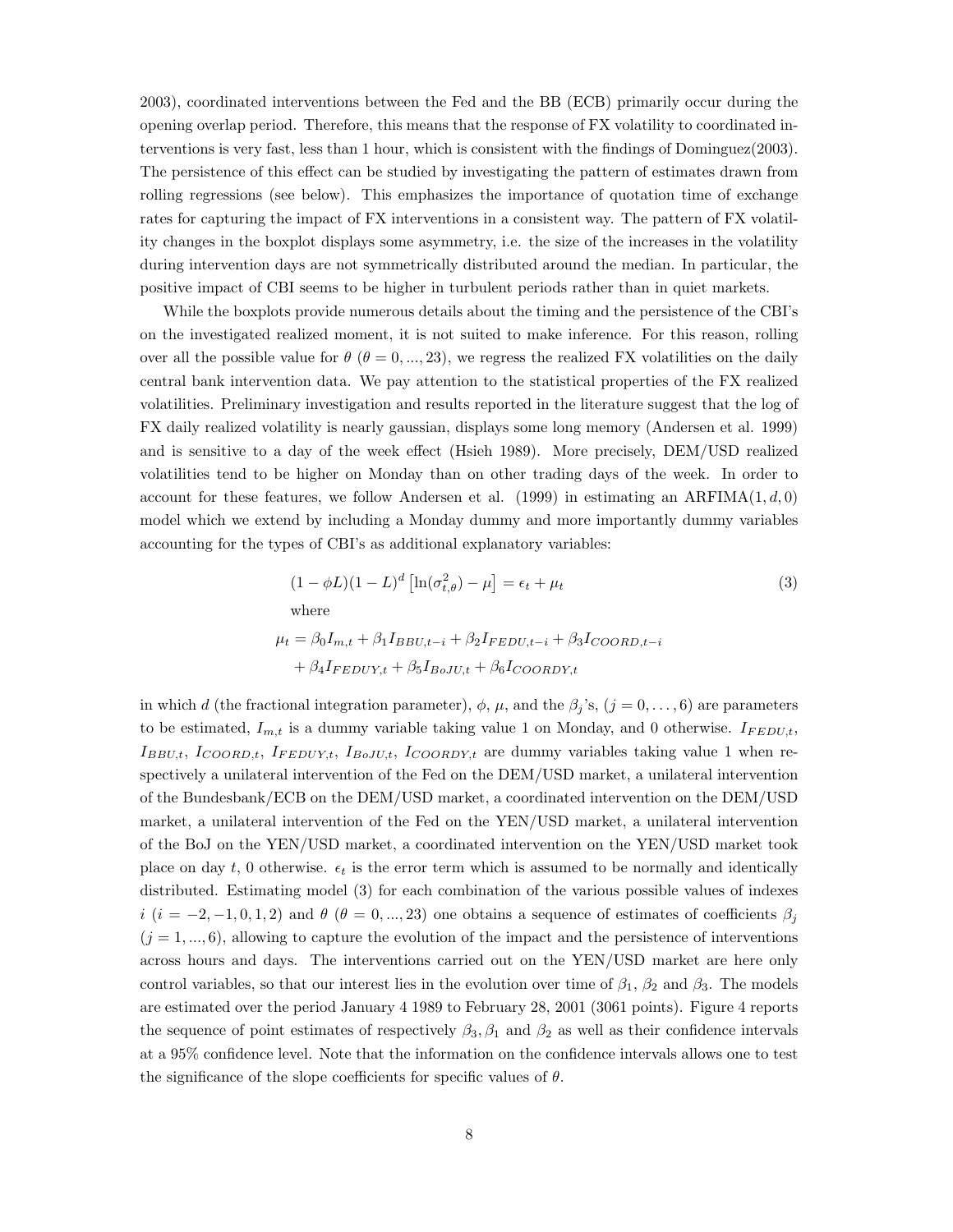Estimation of the ARFIMA models is carried out by exact maximum likelihood (Sowel 1992) under the normality assumption using ARFIMA 1.01 (see Doornik and Ooms 1999).

#### Insert Figure 4 about here.

Results from rolling regressions reinforce the previous conclusions drawn from the investigation of the boxplots but they also bring new insights. First, Figure 4 shows that unilateral interventions also exert significant effects on FX volatility, albeit less important than those exerted by coordinated interventions. Second, the timing on which they impact on FX volatility is quite different from the one particular to coordinated interventions: FX volatility seems to react to BB intervention in the morning (European time) while Fed interventions impact in the afternoon (US Eastern time). This is fully consistent with the fact that, without the need to coordinate and thus to take advantage of the market overlap, American and German authorities choose to conduct FX operations when only their local market is opened. Third and importantly, rolling estimates allow to characterize the persistence of coordinated and unilateral intervention. This is an important point, as there is a striking lack of consensus (both among academics and practitioners) about the typical horizon over which CBI's exert some significant impact (see the survey of Neely 2001 on this point). For coordinated interventions, in line with the evidence drawn from the boxplots (Figure 3), the pattern of  $\beta_3$  estimates sharply increases at 15:00 GMT+1, i.e. one hour after the opening of the US market, confirming that the response to CBI is very fast. The significance of the  $\beta_3$  estimates at time  $t + 1$  sharply drops after 16:00 GMT+1, i.e. after the closing of the German market. Given that a particular squared hourly return  $r_{t,j}^2$  will be included in the next 24 measures of realized FX volatility, this means that this impact is of short duration, at most 2 hours. This finding has strong implications for approaches based on daily data. Choosing a wrong quotation time of the exchange rate is likely to lead to underestimation of the impact of CBI on exchange rate volatility. This point will be illustrated further in Section 4.

#### 2.5 Daily Volatility Spillover Effects

In the literature not much attention is devoted to volatility spillover effects, i.e. changes of FX volatility on a particular market related to some intervention on another market.<sup>16</sup> Nevertheless, in line with the extensive evidence on volatility spillovers between international stock markets (see for instance Koutmos and Booth, 1994), major exchange rate markets are likely to be highly interdependent. Therefore, news and financial events particular to a market are likely to exert volatility effects on the other markets. Using univariate GARCH models of DEM/USD and YEN/USD exchange rates over the 1985-1995 period, Dominguez (1998) does not detect any robust effect of this type. By contrast, in a multivariate GARCH framework, Beine (2002) finds that coordinated interventions on the YEN/USD market tend to increase exchange rate volatility on the DEM/USD market.

Focusing on the sequence of estimates of parameters  $\beta_4, \beta_5$  and  $\beta_6$  allows to document these volatility spillover effects. Figure 5 exhibits the presence of important volatility spillovers for all types of interventions, albeit less significant for unilateral Fed interventions. Once more, Figure 5 documents the intra-day variation of these effects. Volatility spillover effect of unilateral BoJ

<sup>&</sup>lt;sup>16</sup>Note that one could of course also study the spillover effects on FX returns and higher moments. This has not been done as the impact of direct CBI's on these statistical measures has not been found to be substantial.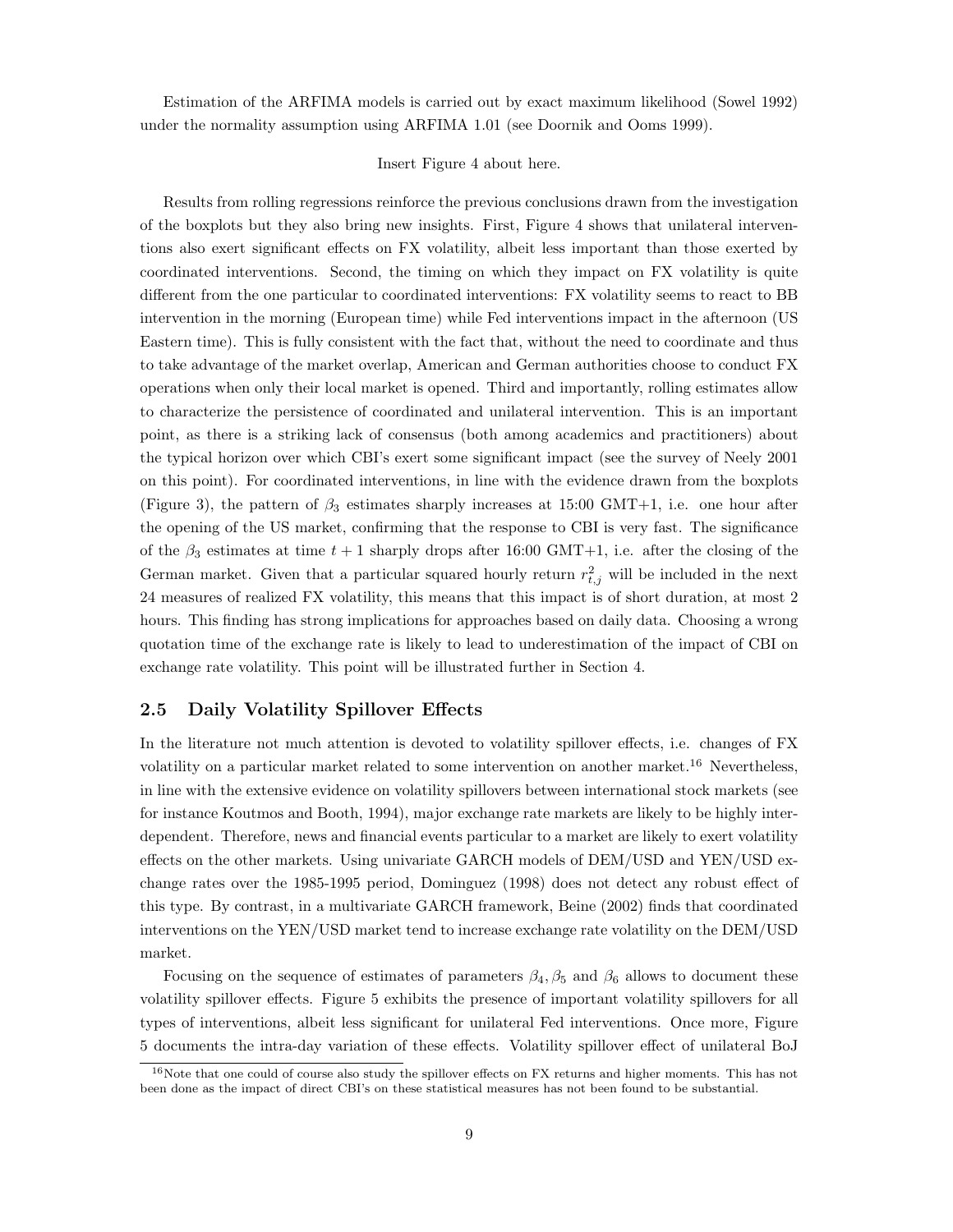interventions  $(\beta_5)$  shows up at 1:00 (GMT+1), i.e. one hour after the opening of the Japanese market. Interestingly, like for volatility effects, the pattern of  $\beta_5$  estimates suggests that the response to a CBI is very fast, at least one or two hours. Not surprisingly, the timing of BoJ impact contrasts with the one related to coordinated interventions  $(\beta_6)$  which shows up in the US afternoon trading time. Basically, due to the absence of overlap between the Japanese and the US market and given that central banks generally prefer to intervene on their own market, coordinated interventions exert some impact when the Fed follows the BoJ, i.e. during the opening of the US market.

Insert Figure 5 about here.

#### 2.6 Daily Effects on Covariances and Correlations

As suggested by the extensive literature on market contagion (see among others Forbes and Ribogon 1999), a CBI could also exert some significant spillovers in terms of covariance and correlation between exchange rates. One obvious reason is related to two distinct pieces of evidence. First, as reported by the core of empirical literature and fully confirmed by previous evidence reported above, CBI's tend to increase exchange rate uncertainty. Second, there is also strong evidence that correlations and/or covariances between asset prices are not constant over time (Engle, 2002). Furthermore, there is some evidence on the existence of a positive link between correlation and volatility pattern (see Andersen et al. 2001 for empirical evidence about exchange rates). Therefore, one might expect that CBI's that tend to induce increases in FX volatility also lead to a positive impact on cross-moments of exchange rates. There has been very little investigation of this particular point in the literature. The only evidence we are aware of is Beine (2003) showing from a multivariate GARCH model estimated on daily data that coordinated interventions on the YEN/USD market induced a strong and positive impact on both the covariance and the correlation between the YEN and the DEM against the USD. This result does not hold for unilateral interventions.

Empirical investigation in this particular field is highly constrained by the difficulties in handling and estimating multivariate GARCH models. In this perspective, realized covariances and correlations directly built from the intraday returns are useful for capturing such impacts. Realized covariances between the DEM/USD and the YEN/USD (denoted  $\sigma_{t,\theta}^{dy}$ ) can then be computed in a similar way as realized variance:

$$
\sigma_{t,\theta}^{dy} = \sum_{j=0}^{23} c_{t,\theta-j},\tag{4}
$$

where  $c_{t,j}$  denotes the instantaneous covariance (cross-product) between the DEM/USD and the YEN/USD peculiar to interval j of day t. Realized correlation  $(\rho_{t,\theta})$  may also be directly computed as:

$$
\rho_{t,\theta} = \frac{\sigma_{t,\theta}^{dy}}{\sigma_{t,\theta}^{d} \sigma_{t,\theta}^{y}} \tag{5}
$$

in which  $\sigma_{t,\theta}^d$  and  $\sigma_{t,\theta}^y$  are the realized standard deviations of respectively the DEM/USD and the YEN/USD (see Subsection 2.4).

Figures 6 to 9 report the boxplots with respect to patterns of DEM/USD-YEN/USD covariances and correlations associated with coordinated and unilateral interventions. The graphs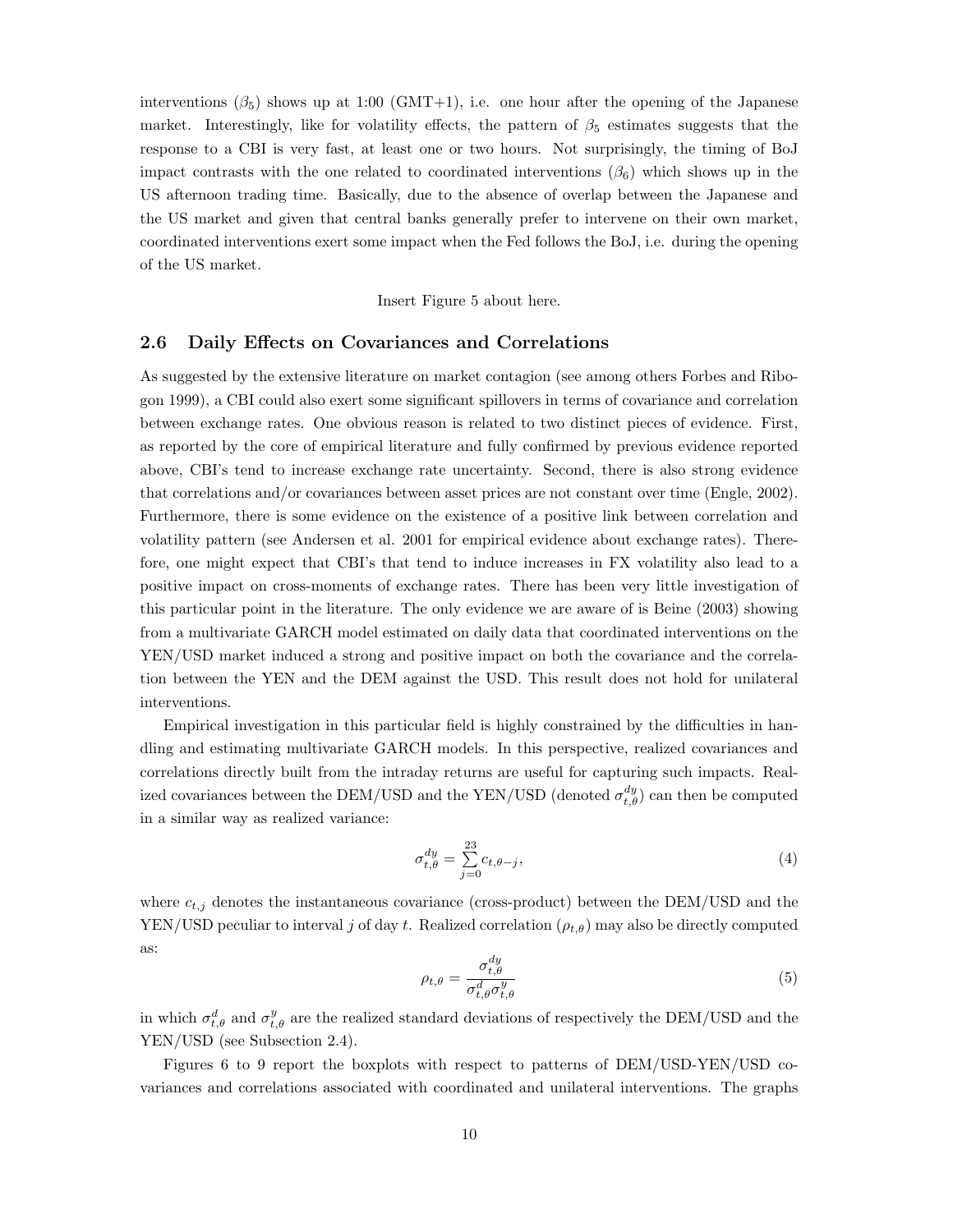reported in Figures 6 and 7 suggest a strong positive response to coordinated interventions on covariance and to a lesser extent on correlation. Interestingly, the timing of the response of covariances is fully in line with those associated to exchange rate volatility (see Figure 4). Panel 1 of Figure 6 suggests that coordinated interventions on the DEM/USD also tend to increase exchange rate correlation. At first sight, the increase of cross-moments does not occur for unilateral interventions (see Figures 8 and 9). On the whole, these results are consistent with those obtained by Beine (2003) using a multivariate GARCH model on daily data. Once more, these results show that the impact displays much intradaily time variation.

#### Insert Figures 6-9 about here.

In order to complement the evidence of the boxplots, we run rolling regressions for the patterns of covariance responses to the different types of CBI's. The hyperbolic decay of the autocorrelations of the covariance calls for the use of a long memory model similar to the one fitted for the variances (see again Andersen et al. 2001). We estimate model (3) for the covariances replacing  $\ln(\sigma_{t,\theta}^2)$  by  $\ln(\sigma_{t,\theta}^{dy})$ . Like for the volatility analysis, we account for the different kinds of interventions on the markets of both currencies. The patterns of coefficient estimates  $(\beta_3, \beta_1, \beta_2)$  related to interventions conducted by the Bundesbank and/or the Fed as well as their confidence intervals are reported in Figure 10.<sup>17</sup> Panel 1 of this figure confirms the positive impact of coordinated interventions on the DEM/YEN covariance  $(\beta_3)$ . Interestingly, both the timing and the persistence of this effect are similar to those related to exchange rate volatility. The patterns of estimates reported in Panels 2 and 3 suggest that positive responses to unilateral interventions tend to hold, albeit that they are much lower in terms of size than for coordinated ones. As claimed by Beine (2003), accounting for these effects in terms of cross-moments is of high importance in many applications in portfolio and risk management of currencies.

#### Insert Figure 10 about here.

#### 2.7 Effects on Daily Higher Moments

Very little research has been conducted in order to capture the impact in terms of higher moments, i.e. skewness and kurtosis. Skewness dynamics may be of particular interest since it captures the evolution of downside or upside risk on a particular market. Galati and Melick (1999) are the only ones who try to fill this gap. Using implied probability densities of market expectations at a one-month horizon drawn from currency option prices, they do not find any significant impact of perceived coordinated CBI's on third moments. They do not however focus on unilateral interventions which may also exert an important impact on first and second moments of exchange rate distributions and limit their investigation to perceived rather than official interventions.<sup>18</sup> We are not aware of any study of the impact on ex post third and/or fourth moments. The lack of such studies is probably due to the difficulty of handling parametric models based on more general distributions than the symmetric Gaussian and Student distributions. One solution would be to consider the skewed Student density of Hansen (1994) with time-varying asymmetry parameter.

<sup>&</sup>lt;sup>17</sup>In order to save space, we do not report the results related to interventions on the YEN/USD markets. They are similar to the results reported in Figure 9 but are available upon request.

<sup>&</sup>lt;sup>18</sup>It is unclear whether the two series significantly differ from each other. The discrepancy depends on the occurrence of both secret interventions and false rumors.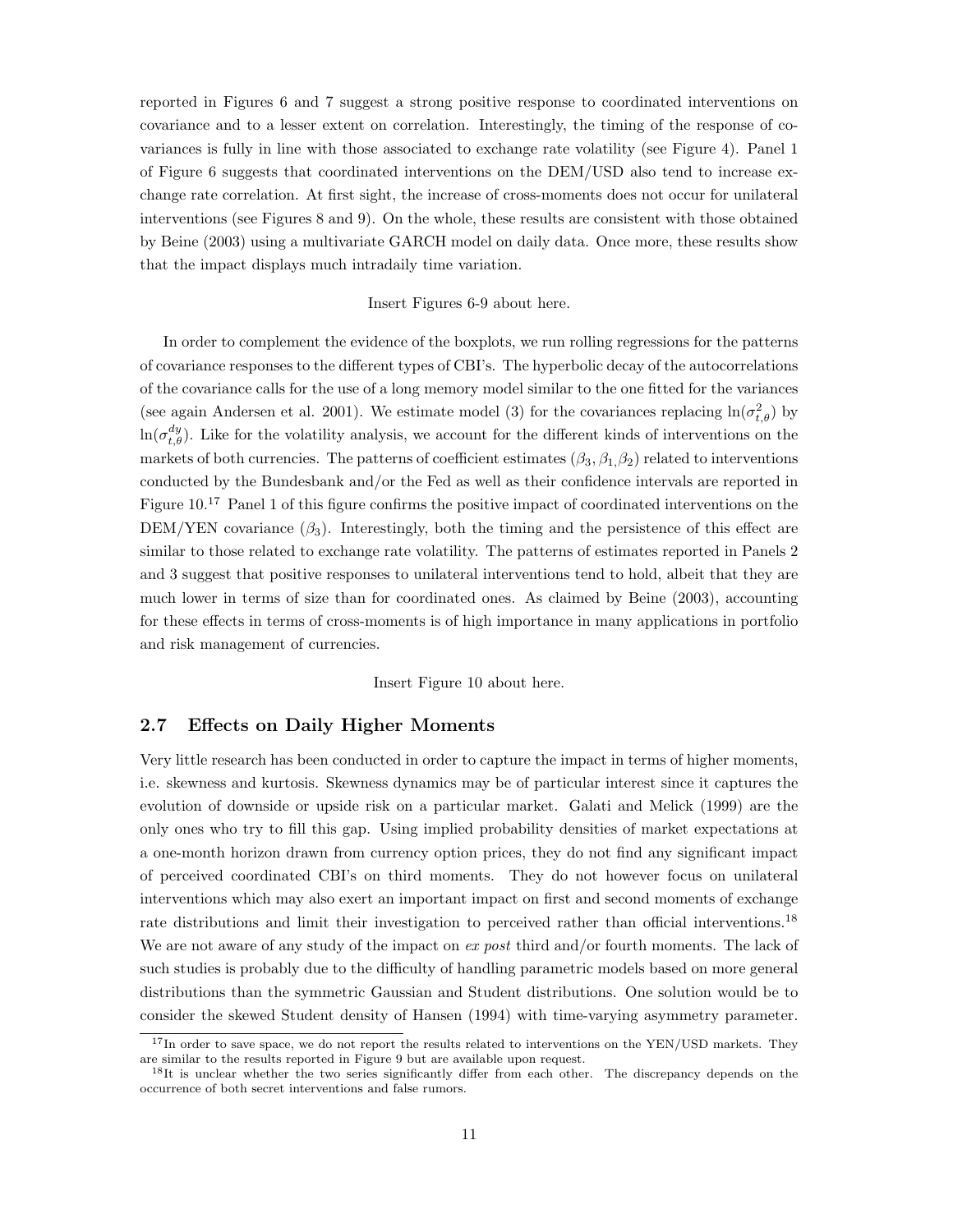Nevertheless, estimation of a model with skewed distributions and time-dependent conditional moments is obviously cumbersome.

Alternatively, a simpler approach is to consider the realized skewness as suggested by Dacorogna et al. (2001). Naturally, the realized skewness is defined as:

$$
Sk_{t,\theta} = \frac{\sum_{j=0}^{23} r_{t,\theta-j}^3}{\left(\sigma_{t,\theta}^2\right)^{3/2}}
$$
(6)

Insert Figures 11 and 12 about here.

The measure of realized skewness in (6) neglects any dependence between the terms  $r_{t,\theta-j}^2$  and  $r_{t,\theta-j}$ .<sup>19</sup> Boxplots of skewness dynamics (see Figure 11) suggest that skewness tends to react mainly to coordinated USD purchases. Coordinated purchases of dollars lead to strong decreases of realized skewness for both currencies. The timing of this effect seems consistent with the ones previously documented for the volatilities and the cross-moments, i.e. occurring after 15.00 GMT+1. By contrast, coordinated USD sales and unilateral operations do not seem to exert any significant impact on the realized third moment.

Such an effect is confirmed by the results yielded by the rolling regressions. The specification used for capturing the impact of interventions on skewness differs from volatility models defined in (3) with respect to both the type of parametric models and the way interventions are defined. Preliminary analysis shows that there is a very fast decrease in the autocorrelations of  $Sk_{t,\theta}$ , regardless the value of  $\theta$ . Therefore, a basic ARMA model seems sufficient to capture the dynamics of the daily realized skewness. Second, like for exchange returns, the sign of the intervention operation matters. Furthermore, boxplots reported in Figure 11 suggests that coordinated purchases of USD tend to exert much more important effects than coordinated sales. This implies than one should account for possible distinct effects of purchases and sales in the rolling regressions. Figures 13 and 14 display the patterns of the  $\gamma$  coefficients estimated from the following models  $(\theta = 0, ..., 23; i = -2, ..., 2)$ :

$$
(1 - \phi L)(Sk_{t, \theta} - \gamma) = \epsilon_t + \gamma_t
$$
  
\nwhere  
\n
$$
\gamma_t = \gamma_1 I_{COORDs, t-i} + \gamma_2 I_{COORDp, t-i} + \gamma_3 I_{BBUs, t-i}
$$
  
\n
$$
+ \gamma_4 I_{FEDUs, t-i} + \beta_5 I_{FEDUp, t-i}
$$
\n(7)

The time-variation of the  $\gamma_2$  coefficient in Figure 13 suggests that coordinated purchases of the Fed and the Bundesbank have some impact at the opening of the market overlap. Coordinated purchases of USD lead the market to put more weight on a appreciating dollar than to a weaker dollar, which confirms recent findings that central bank interventions can be effective in the (very) short run (Payne and Vitale, 2003). The effect of coordinated USD sales and unilateral operations on the DEM/USD market are much less striking (Figure 14).

 $19$ Using a standardized skewness measure as in  $(6)$  has the advantage of correcting for spurious time-dependence resulting possibly from time dependence in conditional volatility (see e.g. Korkie, Sivakumar and Turtle, 2003).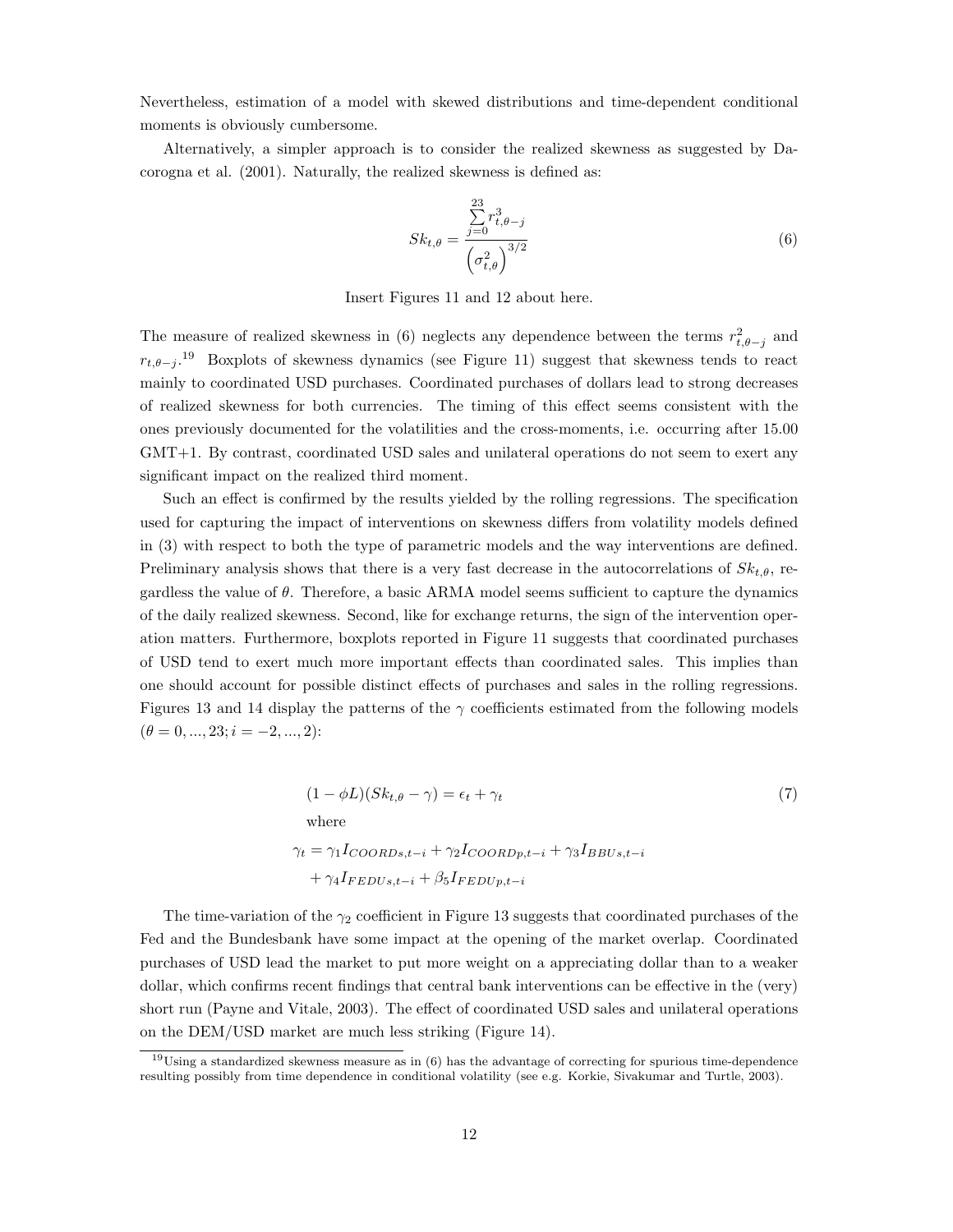The analysis can be extended to the investigation of the dynamics of the fourth realized moments. The time variation of the fourth moments is indicative of the time varying probability of occurrence of extreme events. A better understanding of its variation over time is of importance for financial applications such as risk management. This extension is left for future work.

Insert Figures 13 and 14 about here.

#### 2.8 Microstructure interpretation of the findings

On the whole, our findings suggest that central bank interventions induce some jump in the dynamics of the exchange rate.<sup>20</sup> The global picture is therefore fully consistent with the approach proposed by Vlaar and Palm (1993) in terms of a normal mixture specification with jumps. Beine and Laurent (2003) rely on a normal mixture model with a time varying jump probability related to the occurrence of (daily) central bank interventions. They show that coordinated interventions significantly increase the probability of a jump in the exchange rate. While there is no significant systematic change in the level in one or another particular direction, it increases the volatility. These findings are thus consistent with our results regarding the first and second realized moments. Nevertheless, unlike the analysis provided here, the normal mixture specification does not appropriately capture effects on higher moments. In this respect, our results show that this jump induces a change in the third moments.

Given the intradaily dimension of the analysis, it is interesting to relate our findings to the microstructure approach of financial assets. This literature distinguishes between two approaches, the inventory-based approach and the information-based approach respectively (see e.g. O'Hara, 1995 and Lyons, 2001). The inventory-based approach emphasizes the balancing problem on markets resulting from moderate (stochastic) deviations in inflows and outflows. These deviations could be the result of a CBI. In general, they are assumed to be unrelated to the future value of the asset traded but they can affect the short-run behavior of the market in terms of order flows, bid-ask spreads, transactions and prices. For the long run, assuming that market participants can adjust their positions and quotes, these differences in the fluctuations of inflows and outflows are irrelevant. Our findings on the impact of the CBI 's appear to be of a temporary nature only. In that respect our results are in agreement with the predictions from the inventory approach stressing the rebalancing in the market following a CBI (see also Dominguez, 2003). Our results appear to be in line with the predictions from the theoretical model by Evans and Lyons, 2001, that the generally predicted strong price effect resulting from portfolio rebalancing, turns out to be small if the order flow following a CBI is expected to be reversed as CB 's sterilize their intervention and whereby key fundamentals such as the money supply and interest rates remain unaffected. The transitory spillover effects from one foreign exchange market to the other are also likely to result from temporary portfolio rebalancing by CB 's.

 $20$ For the sake of robustness, we also carried out the boxplot and the regression analysis using isolated interventions. Interventions are defined as isolated if they are not followed by another intervention of the same type in the next two days. Alternatively, one could have suppressed sequences of successive interventions regardless the type of intervention (unilateral or coordinated) but this results in very few occurrences of events. On the whole, the results are robust for the second and third moments, somewhat less for the realized returns. Nevertheless, regarding this last case, one should emphasize that these results are found using quite a small number of events and are not uniform for each quantile. For the sake of brevity, these results are not reported here but are available upon request.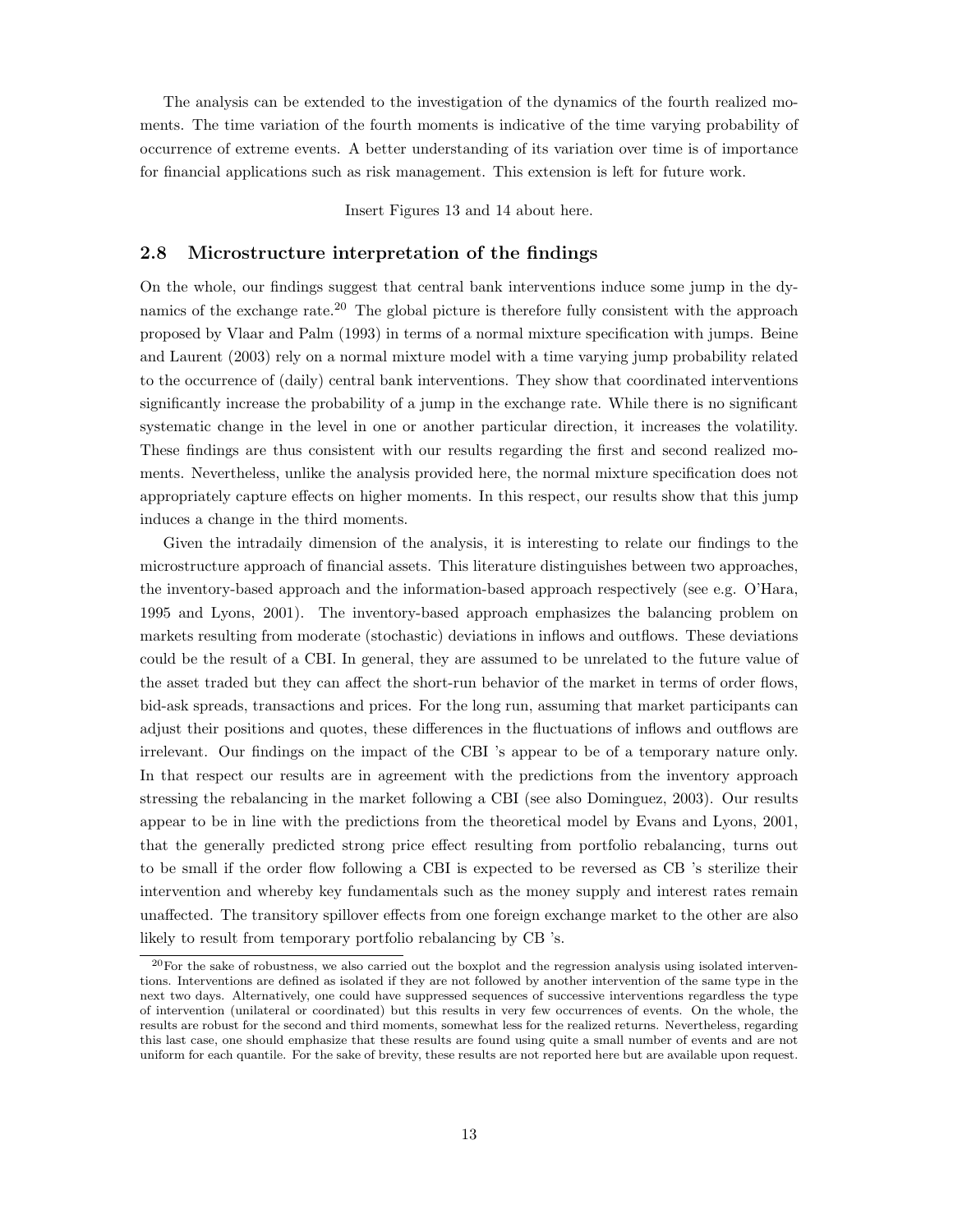The informational approach to micromarket structure focusses on the question how price formation takes place and how market participants learn about the market. High volatility corresponds to a period of much informed trading as informed traders can then hide the volume of their transactions more easily. The informational approach predicts an increase in transaction volume and volatility following a CBI. Once the intervention news has been revealed, transaction volume and prices should revert to pre-intervention levels. This is what we observe for volatility in our event studies of various types of interventions. Volatility increases in reaction to intervention news. Soon after a CBI, volatility returns to its pre-intervention level. Also, the finding that the CBI impact on volatility in high volatility periods is more pronounced than in low volatitily regimes is in line with the prediction from the information-based approach that longer-run effect are related to factors such as information processing. Turbulent market conditions require more time to revert to initial levels. Actually, both types of approaches provide little insight into how long adjustment processes take.

## 3 Implications for Modelling the Impact of CBI

One striking implication of our analysis lies in the emphasis on the importance of the quotation time of the exchange rate for capturing daily effects of CBI. The patterns of coefficients capturing the responses of CBI's in terms of volatility (Figure 4) suggest that the impact is of relatively short duration. Therefore, in a traditional analysis the choice of a particular quotation time may lead to underestimation of the impact on daily data.

In order to illustrate these effects, we conduct an analysis on daily data and capture the impact of CBI through the traditional GARCH analysis proposed in the main core of the literature. We choose three different quotation times, following three representative analyses of this literature on daily data: Bonser-Neal and Tanner (1996) who rely on option prices quoted at 11.00 am on the Philadelphia market (around  $17:00 \text{ GMT+1}^{21}$ , Dominguez (1998) who uses New York market close data  $(21:00 \text{ GMT+1})$  and Beine, Bénassy and Lecourt  $(2002a)$  who use mid-day exchange rate data on the Frankfurt market (13h00 GMT+1). For each quotation time  $\theta$  ( $\theta$ =13.00, 16.00, 17.00 and 21.00 GMT+1) , we capture the impact using the following GARCH model:

$$
r_{t,\theta} = \mu + \epsilon_{t,\theta} + \rho r_{t-1,\theta}, \quad \epsilon_{t,\theta} \mid \Omega_t \sim N(0, \sigma_{t,\theta}^2)
$$
\n
$$
\sigma_{t,\theta}^2 = \omega + \alpha \epsilon_{t-1,\theta}^2 + \beta \sigma_{t-1,\theta}^2 + \delta_0 I_{m,t} + \delta_1 I_{COORD,t-i} + \delta_2 I_{FEDU,t-j} + \delta_3 I_{BBU,t-h}
$$
\n
$$
(8)
$$

in which  $r_{t,\theta}$  is the daily return of the DEM/USD exchange rate computed at time t and hour  $\theta$ and  $I_{COORD,t}$ ,  $I_{FEDU,t}$ ,  $I_{BBU,t}$  are the variables indicating intervention operations at time t as defined previously in equation (3). One well-known problem related to the use of daily data is the choice of the lag in defining the intervention variables. Basically, one must ensure that these variables are predetermined in order to control for the simultaneity bias (excess volatility causing interventions) and to make sure that the intervention operations occur before the quotation of the exchange rate. This means that depending on the time quotation, one has to lag some or all the intervention variables. For instance, the choice of the quotation time by Dominguez (1998)

<sup>21</sup>Bonser-Neal and Tanner (1996) use implied volatilities drawn from currency option prices in order to capture the impact of CBI in terms of expected volatility. Nevertheless, this analysis obviously belongs to the core of studies based on daily data.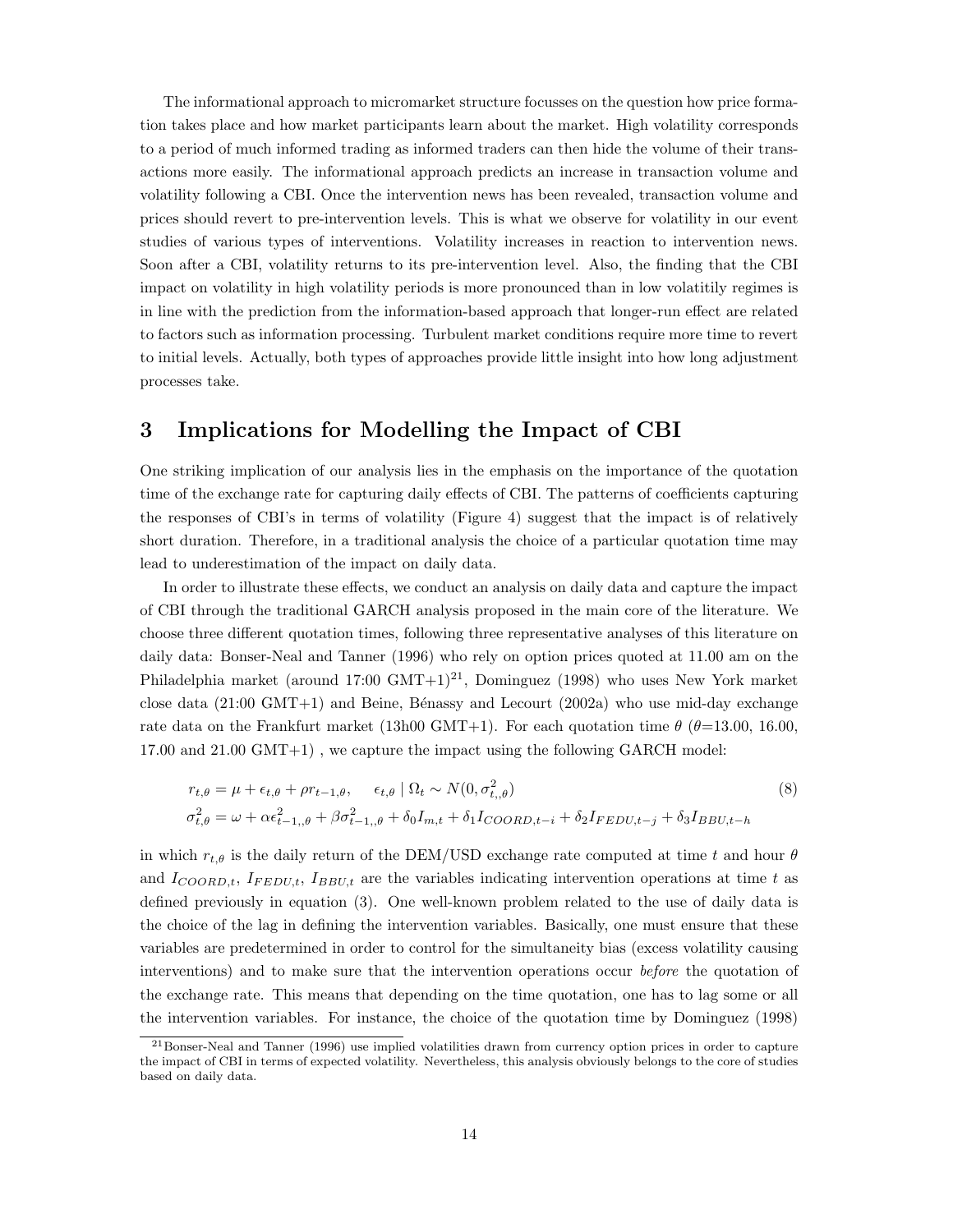|                        | $\theta = 13$ | $\theta = 16$                            | $\theta = 17$         | $\theta = 21$   |
|------------------------|---------------|------------------------------------------|-----------------------|-----------------|
|                        |               | $i = j = 1; h = 0$ $i = 0; j = 1; h = 0$ | $i = 0; j = 1; h = 0$ | $i = j = h = 0$ |
| $\delta_1$ [COORD,t-i] | 0.076         | 0.204                                    | 0.117                 | 0.023           |
|                        | [0.031]       | [0.057]                                  | [0.041]               | [0.022]         |
| $\delta_2$ [FEDU,t-j]  | 0.000         | $-0.012$                                 | $-0.011$              | 0.002           |
|                        | [0.041]       | [0.011]                                  | [0.009]               | [0.009]         |
| $\delta_3[BBU,t-h]$    | $-0.003$      | $-0.023$                                 | $-0.013$              | 0.005           |
|                        | [0.041]       | [0.051]                                  | [0.042]               | [0.032]         |

Table 1: CBI volatility effects in a GARCH framework and quotation times Note: Robust standard errors are reported between brackets.

(21h00 GMT+1) ensures that all interventions of the Bundesbank and the Fed occured before: this allows to use interventions at time  $t$   $(i = j = h = 0)$ . Nevertheless, such a quotation time might not be appropriate to capture volatility spillover effects due to unilateral BoJ interventions since these take place at the opening of the Tokyo market, i.e. after 0:00 GMT+1. The choice of the quotation time in Bonser-Neal and Tanner (1996) requires to lag unilateral intervention of the Fed  $(i = h = 0; j = 1)$ . The lagging procedure for the coordinated interventions and the unilateral intervention of the Bundesbank is not required as the European markets are closed at that time. The same holds for the unilateral interventions of the Bundesbank when using the Beine, B´enassy and Lecourt (2002) quotation time if one assumes that most unilateral interventions of the Bundesbank occur in the morning trading time in Europe (this assumption might be too stong, of course); by contrast, it is strictly necessary to lag coordinated and unilateral interventions of the Fed  $(i = j = h = 1)$ .

We focus here on the results peculiar to the impact of coordinated interventions.<sup>22</sup> Tables 2 reports the estimation results for the various quotation times. Strikingly, the results suggest that the quotation time of the exchange rate is crucial to capture both the size and the significance of the impact of coordinated interventions in terms of exchange rate volatility. If one uses the quotes at the close of the German market  $(\theta = 16.00)$ , the impact of coordinated interventions is substantial and highly significative. If one uses the quotation time of Bonser-Neal and Tanner (1996) (one hour later,  $\theta = 17.00$ , while the model captures the high significance of these coordinated interventions, the impact has dramatically decreased. This is due to the short duration of volatility effects of these interventions which was previously documented through the pattern of realized volatility responses. The use of quotation time as in Dominguez(1998) -which makes sense because of the issue of simultaneity- does not allow to capture- at least over our investigation period- the impact of coordinated interventions. Both the size of the impact and the significance in the GARCH specification dramatically drop with respect to the previous quotation time. Once again, the reason is that the effect does not last beyond a 3 hours duration. Therefore, these results also shed a light on the crucial importance of choosing the appropriate quotation time in daily analysis of CBI's. Interestingly, they suggest that due to the simultaneity bias and the short duration of the effects which was emphasized in Section 2, one single GARCH model may be insufficient

<sup>&</sup>lt;sup>22</sup>It turns out that the GARCH estimations do not capture any effect of unilateral interventions on the conditional volatility. This slightly contrasts with the results obtained from realized volatility.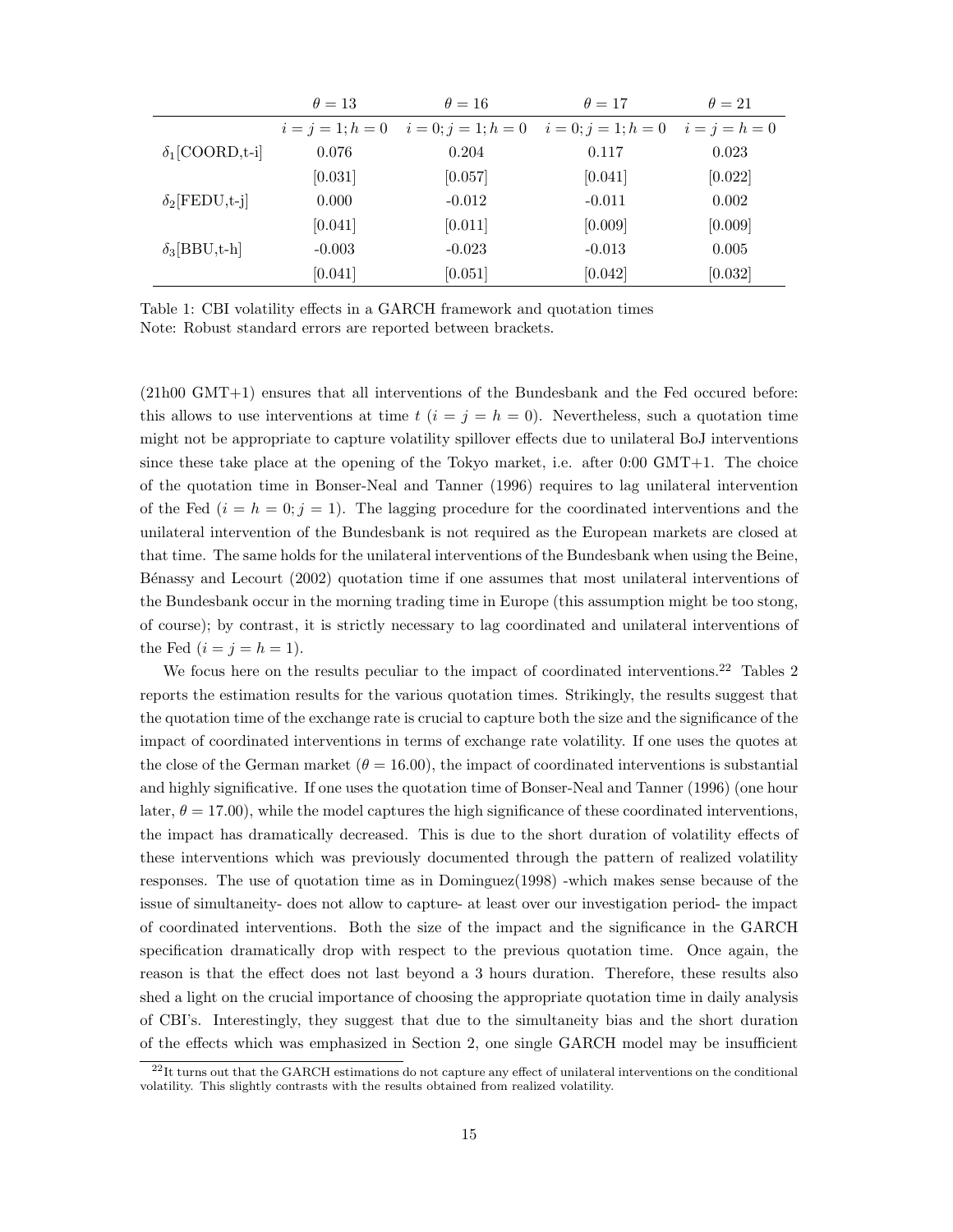to fully capture the various effects associated with each kind of intervention. This stresses one important drawback of using daily data.

### 4 Conclusions

In this paper we have studied the impact of CBI's on foreign exchange markets for the DEM/USD and YEN/USD. We have carried out event studies for interventions days, the two days preceding an intervention and two days following an intervention using realized intraday moments to measure the impact of CBI's. We have looked at the impact of interventions on returns and return volatility. CBI's appear not to have a significant impact on the returns. Coordinated interventions do have an impact on return volatility. In line with the existing literatiure, this effect appears to be significant. Nevertheless, our analysis allows to document its persistence and show that it is of a temporary nature, at most a few hours. To the extent that CBI's were aimed at reducing exchange rate volatility (see Almekinders and Eijffinger, 1994, for empirical evidence from CB reaction functions) these interventions appear not to have been effective.

Our approach based on realized moments allows to test for the impact on cross-moments of exchange rate returns as well as on higher moments without having to model these moments. Realized daily covariances are affected by CBI's as well and the timing of the impact is consistent with the one associated to volatilities. Our results tend to confirm previous findings of the literature based on multivariate GARCH models and document the persistence of these effects. While positive, the impact of coordinated interventions on correlations however has not been found to be substantial. Interestingly, the impact of coordinated CBI's on realized intraday skewness measures is apparent in the boxplots as well. The impact on the kurtosis could easily be analyzed using the same approach but is left for future work. A striking finding of the paper is that any impact of CBI's appears to be of a temporary nature, which is line with the findings of Dominguez (2003) for the first two moments. The results for the boxplots are confirmed by those from the analysis of rolling regressions.

Our comprehensive empirical analysis has both implications for policy-making and for empirical modelling of foreign exchange rates. The following conclusions might be relevant for policy making at Central Banks. In the past, even through coordinated interventions Central Banks appear not to have been effective in influencing DEM/USD exchange rate returns. When coordinating their interventions Central Banks have achieved a significant, albeit temporary effect on exchange rate volatility, covariance and to a lesser extent skewness. The question whether these effects have been intended and/or have been desired can not be answered on the basis of the statistical information studied.

For a modelling purpose it is important to conclude that the impact of CBI's does not extend beyond the intervention day. This conclusion implies that in an analysis of daily data, the impact of CBI's can be accounted for by including dummy variables for the (coordinated) intervention days only in those moments that have been found to be sensitive to CBI's in the past. Notice that a CBI impact on realized moments that extends beyond the intervention day is usually due to the moving average feature of realized moments.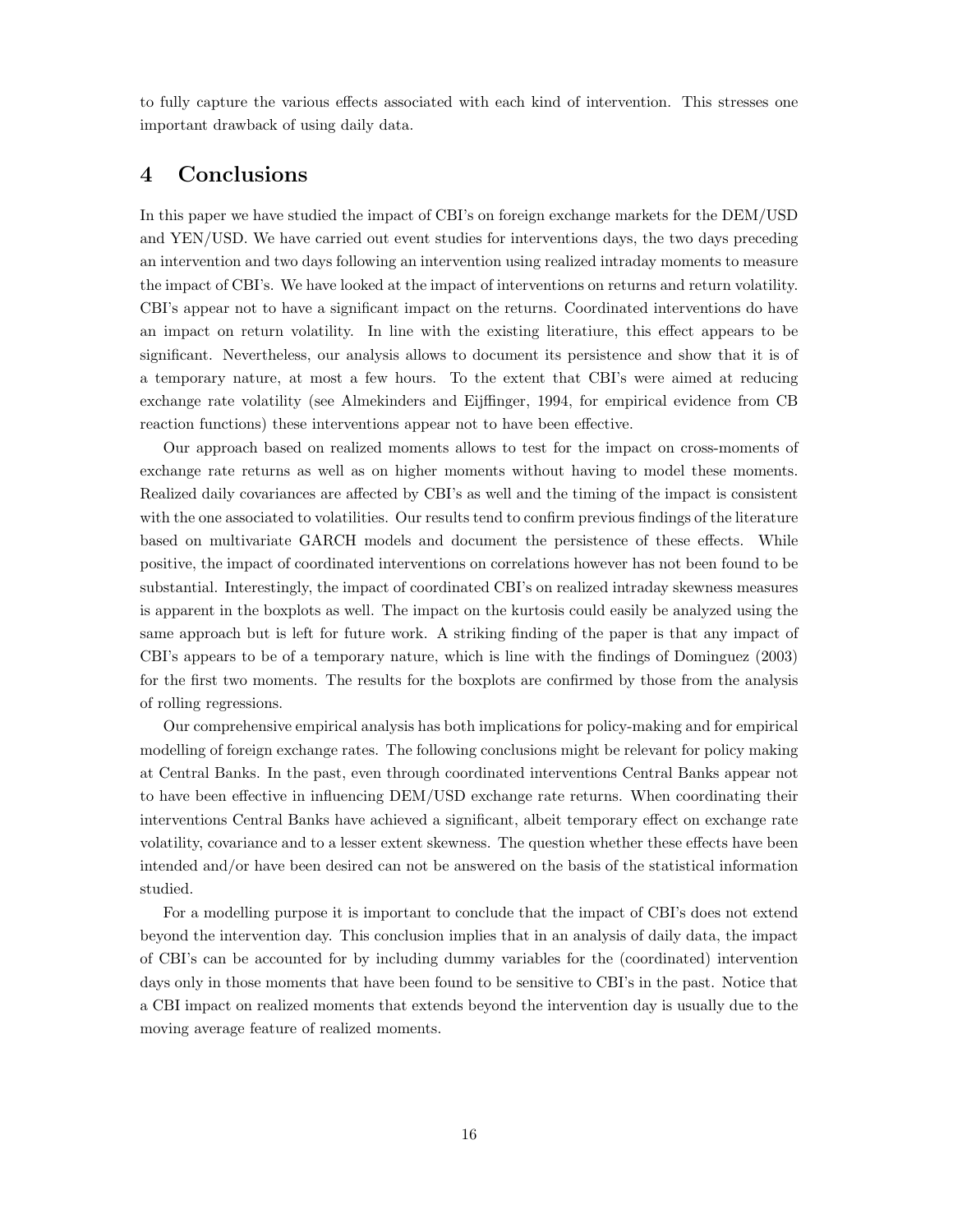## References

- [1] Andersen, T., and T. Bollerslev, 1997. Intraday Periodicity and Volatility Persistence in Financial Markets. Journal of Empirical Finance, 4, 115-158.
- [2] Andersen, T., and T. Bollerslev, 1998. DM-Dollar Volatility: Intraday Activity, Macroeconomic Announcements, and Longer-Run Dependencies. Journal of Finance, 4, 115-158.
- [3] Andersen, T.G., T. Bollerslev, F.X. Diebold, and P. Labys, 1999, Realized Volatility and Correlation, L.N. Stern School of Finance Department Working Paper 24.
- [4] Andersen, T.G., T. Bollerslev, F.X. Diebold, and P. Labys, 2001, The Distribution of Realized Exchange Rate Volatility. Journal of the American Statistical Association, 96, 42-55.
- [5] Andersen, T.G., T. Bollerslev, F.X. Diebold, and P. Labys, 2002, Modeling and Forecasting Realized Volatility, Econometrica, 71, 579-625.
- [6] Almekinders, G.J., and S.C.W. Eijffinger, 1994, Daily Bundesbank and Federal Reserve Informations: Are They a Reaction to Changes in the Level and Volatility of the USD/DM-Rate?, Empirical Economics, 19, 111-130.
- [7] Baillie R.T., O.M. Humpage, and W.P. Osterberg, 2000, Intervention from an Information Perspective, Journal of International Financial Markets, Institutions and Money, 10, 407-421.
- [8] Baillie, R.T., and W.P. Osterberg, 1997a, Why do Central Banks Intervene ?, Journal of International Money and Finance, 16 (6), 909-919.
- [9] Baillie, R.T., and W.P. Osterberg, 1997b, Central Bank Intervention and Risk in the Forward market, Journal of International Economics, 43, 483-497.
- [10] Barndorff-Nielsen, O.E., and N. Shephard, 2002, Econometric Analysis of Realized Volatility and its Use in Estimating Stochastic Volatility Models, Journal of the Royal Statistical Society B, 64, 253-280.
- [11] Beine, M., 2003, Conditional Covariances and Direct Central Bank Interventions in the Foreign Exchange Markets, forthcoming in the Journal of Banking and Finance.
- [12] Beine, M., A. Bénassy-Quéré, and C. Lecourt, 2002, Central Bank Intervention and Foreign Exchange Rates: New Evidence from FIGARCH estimations. Journal of International Money and Finance, 21, 115-144.
- [13] Beine, M., and S. Laurent, 2003, Central Bank Interventions and Jumps in Double Long Memory Models of Daily Exchange Rates. Journal of Empirical Finance, 10, 641-660.
- [14] Beine, M., S. Laurent, and C. Lecourt, 2003, Official central bank interventions and exchange rate volatility: evidence from a regime switching analysis. European Economic Review, 47, 891-911.
- [15] Bonser-Neal, C., and G. Tanner, 1996, Central Bank Intervention and the Volatility of Foreign Exchange Rates : Evidence from the Options Market, Journal of International Money and Finance, 15 (6), 853-878.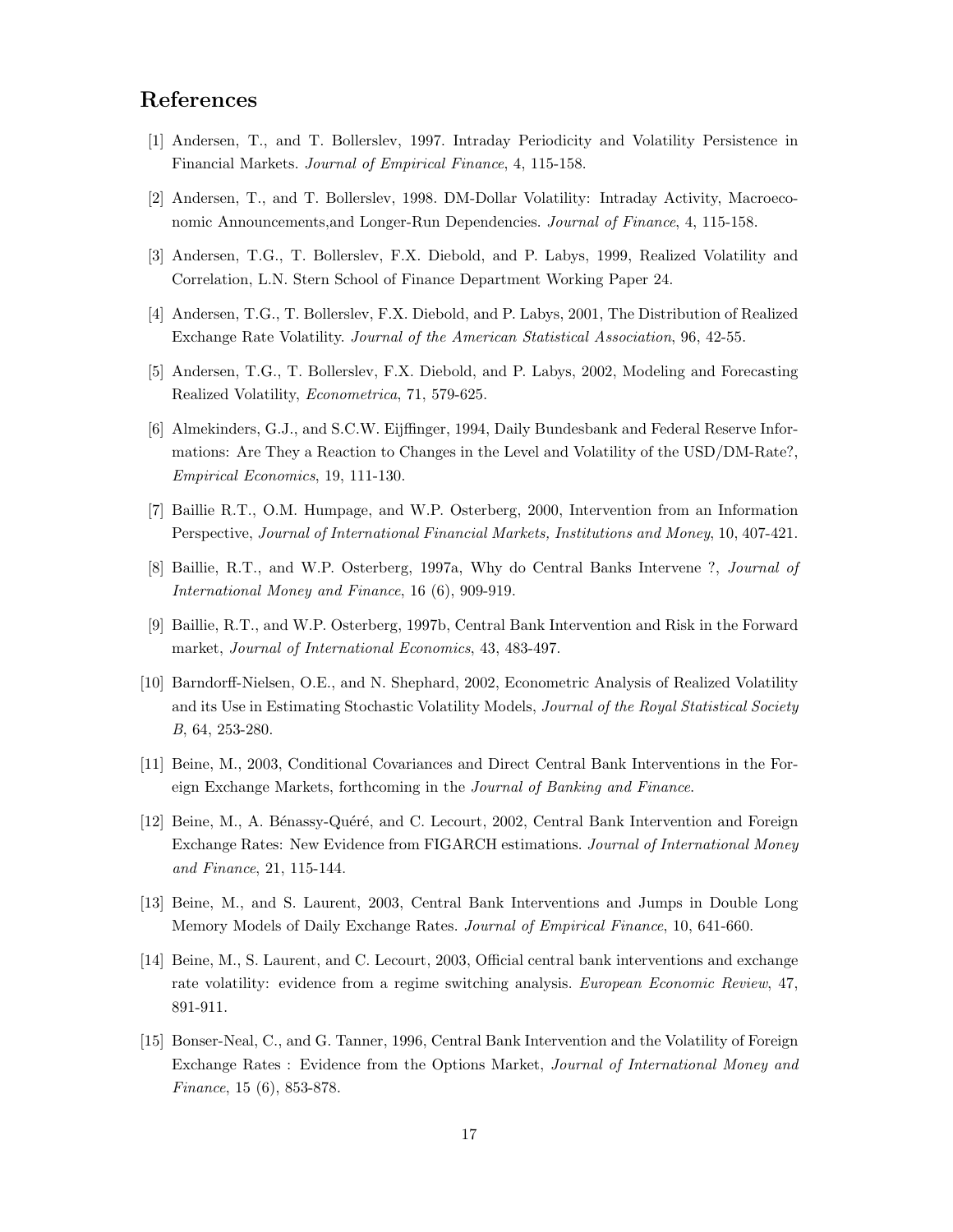- [16] Catte, P., G. Galli, and S. Rebecchini, 1992, Exchange Markets Can Be Managed!, Report on the G-7, International Economic Insights.
- [17] Chang, Y., and S. Taylor, 1998, Intraday Effects of Foreign Exchange Intervention by the Bank of Japan, Journal of International Money and Finance, 17, 191-210.
- [18] Dacorogna, M.M., R. Gencay, U.A. Müller, R.B. Olsen, and O.V. Pictet, 2001, An Introduction to High-Frequency Finance, Academic Press, London.
- [19] Dominguez, K.M., 1998, Central bank Intervention and Exchange Rate Volatility, Journal of International Money and Finance, 17, 161-190.
- [20] Dominguez K.M., 1999, The Market Microstructure of Central Bank Intervention, NBER Working Paper 7337.
- [21] Dominguez K.M., 2003, The Market Microstructure of Central Bank Intervention, Journal of International Economics, 59, 25-45.
- [22] Dominguez, K.M., and J. Frankel, 1993, Does Foreign Exchange Intervention Work ?, Institute for International Economics, Washington, DC.4.
- [23] Doornik, J. A., and M. Ooms, 1999, A Package for Estimating, Forecasting and Simulating Arfima models: Arfima package 1.0 for Ox, Discussion paper, Econometric Institute, Erasmus University Rotterdam.
- [24] Engle, R.F., 2002, Dynamic Conditional Correlation a Simple Class of Multivariate GARCH Models, Journal of Business and Economic Statistics, 20, 339-350.
- [25] Evans, M.D.D., and R.K. Lyons, 2001, Portfolio Balance, Price Impact, and Secret Intervention, forthcoming in Financial Market Structure and Dynamics, Bank of Canada.
- [26] Forbes, K., and R. Ribogon, 1999, No contagion, only Interdependence: Measuring Stock Market Co-movements. NBER Working Paper 7267. National Bureau of Economic Research, Cambridge, Mass.
- [27] Galati, G., and W. Melick, 1999, Perceived Central Bank Intervention and Market Expectations: an Empirical Study of the YEN/Dollar Exchange Rate, 1993-1996, BIS Working Paper 77.
- [28] Hansen, B.E., 1994, Autoregressive Conditional Density Estimation, International Economic Review, 35, 705-730.
- [29] Hsieh, D.A., 1989, Modeling Heteroskedasticity in Daily Foreign Exchange Rates, Journal of Business and Economic Statistics, 7, 3, 307-317.
- [30] Ito, T., 2002, Is Foreign Exchange Intervention Effective? The Japanese Experiences in the 1990's. NBER Working paper No. 8914.
- [31] Korkie, B., R. Sivakumar, and H. Turtle, 2003, Spurious Skewness Persistence in Financial Asset Returns, University of Waterloo, Canada.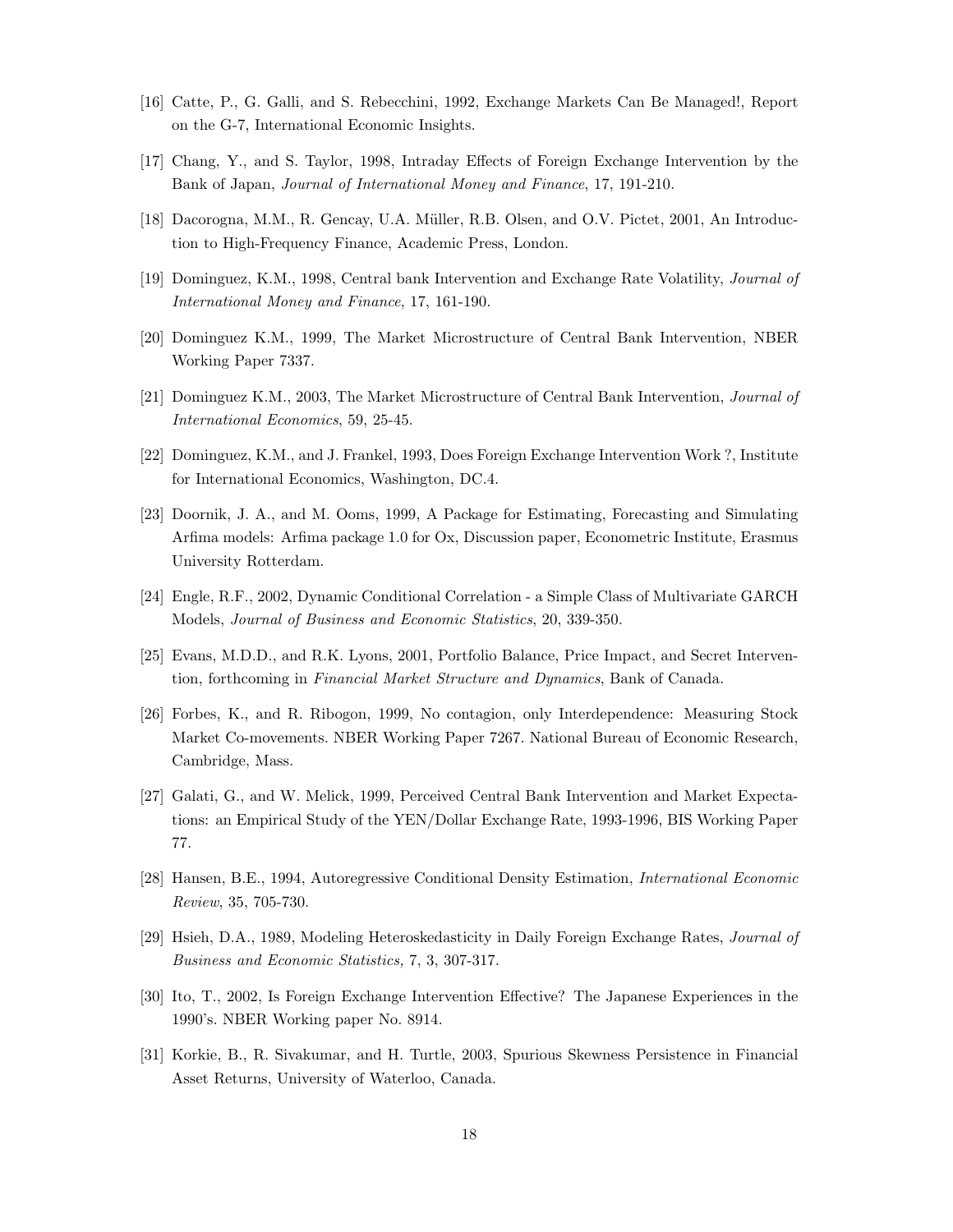- [32] Koutmos, G., and G.G. Booth, 1994, Asymmetric Volatility Transmission in International Stock Market, Journal of International Money and Finance, 14(6), 747-62.
- [33] Lyons, R. K., 2001, The Microstructure Approach to Exchange Rates, The MIT Press, Cambridge, MA.
- [34] Mundaca, G.B., 2001, Central Bank Interventions and Exchange Band Regimes, Journal of International Money and Finance, 20, 677-700.
- [35] Murray, J., Zelner, M., and D. McManus, 1997, The Effect of Intervention on Canadian Dollar Volatility Exchange Rates and Monetary Policy, Proceedings of a Conference held at the Bank of Canada Octover 1996, Bank of Canada, Ottawa, 311-361.
- [36] Mussa, M., 1981, The Role of Official Intervention, Group of Thirty Occasional Papers no. 6, Group of Thirty, New York.
- [37] Neely, C. J., 2001, The Practice of Central Bank Intervention: Looking under the Hood, Federal Reserve Bank of Saint-Louis Review, 83(3).
- [38] O'Hara, M., 1995, Market Microstructure Theory, Basic Blackwell, Oxford.
- [39] Payne, R., and P. Vitale, 2003, A transaction level study of the effects of central Bank Interventions on exchange rates, Journal of International Economics, 61, 331-352.
- [40] Sarno, L., and M.P. Taylor, 2001, Official intervention in the foreign exchange market: is it effective and, if so, how does it work? Journal of Economic Literature 39(3), 839-868.
- [41] Sowel, F., 1992, Maximum Likelihood Estimation of Stationary Univariate Fractionally Integrated Time Series Models, Journal of Econometrics, 53, 165-188.
- [42] Tse, Y.K., 1998, The Conditional Heteroskedasticity of the YEN-Dollar Exchange Rates, Journal of Applied Econometrics, 13, 1, 49-56.
- [43] Vlaar, P.J.G., and F.C. Palm, 1993, The Message in Weekly Exchange Rates in the European Monetary System: Mean Reversion, Conditional Heteroskedasticity and Jumps, Journal of Business and Economic Statistics 11, 351-360.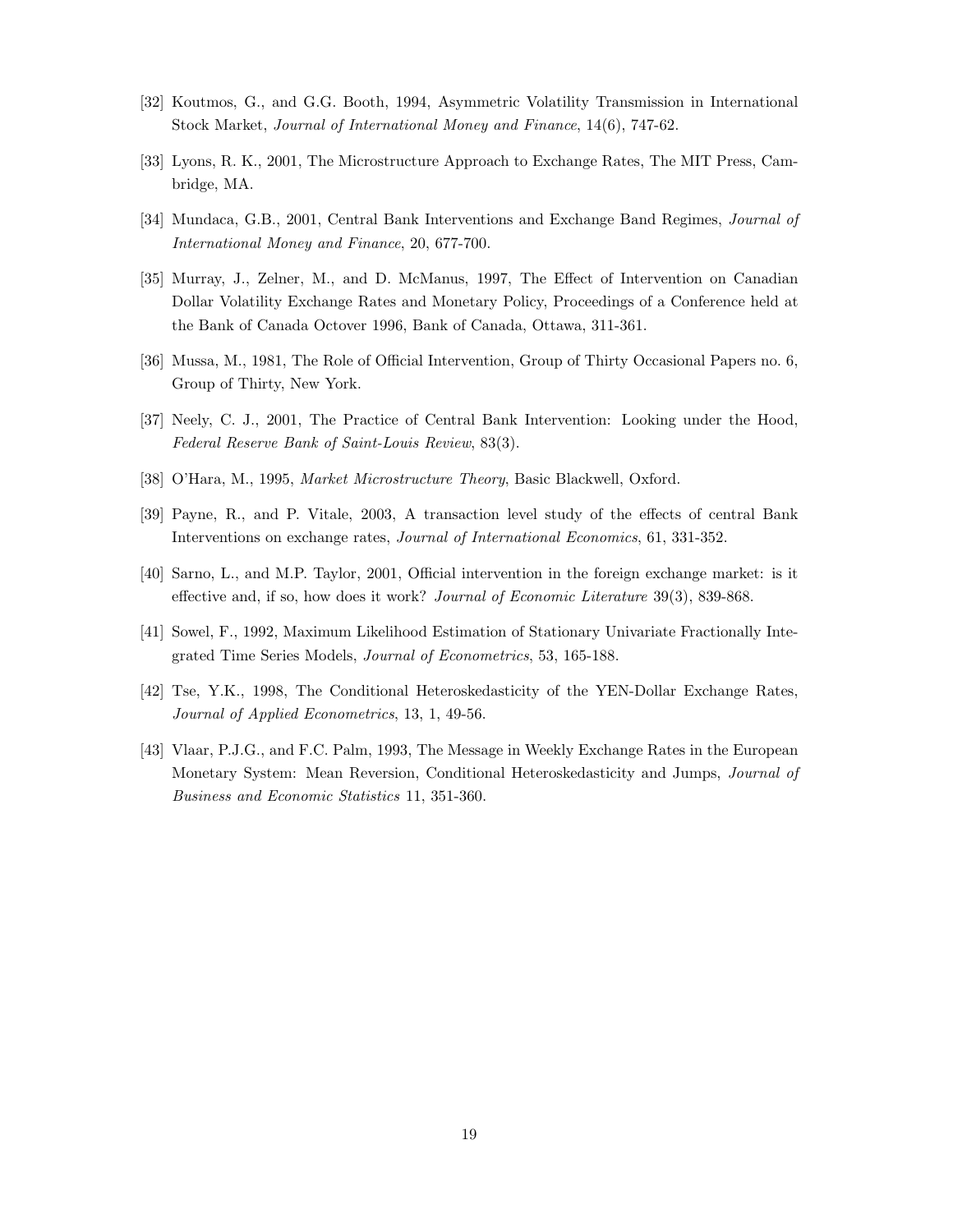## Appendix 1: Data

#### Exchange Rate Data

Our dataset contains hourly data for two major exchange rates, the Japanese Yen (YEN) and the Deutsche Mark (DEM)(Euro after 1998) against the US Dollar (USD). For these two exchange rates, we have about 12 years of intraday data, from January 1989 to February 2001. The raw data consists of all interbank USD-Euro(DEM) and YEN-USD bid-ask quotes displayed on the Reuters FX screen during this period. Note that intraday FOREX returns computed from quoted bid-ask prices are subject to various market microstructure 'frictions', e.g. strategic quote positioning and inventory control. Such features are generally immaterial when analyzing longer horizon returns, but may distort the statistical properties of the underlying 'fundamental' high-frequency intraday returns. The sampling frequency for which such considerations become a concern is intimately related to market activity. For our exchange rate series, preliminary analysis based on the methods of Andersen, Bollerslev, Diebold and Labys (2002) suggest that the use of equallyspaced thirty-minute or hourly returns strikes a satisfactory balance between the accuracy of the continuous-record asymptotics underlying the construction of our realized volatility measures on the one hand, and the confounding influences from the market microstructure frictions on the other. As standard in the literature, we compute hourly exchange rate prices from the linearly interpolated average of the logarithms of bid and ask quotes for the two ticks immediately before and after the hourly time stamps throughout the global 24-hour trading day. Next we obtain hourly returns as 100 times the first difference of the equally time-spaced logarithmic prices.

#### Official Central Bank Intervention Data (1989-2001)

The data used in this paper are official data of central bank interventions in the FX market.

- For the Fed, all data have been transmitted by the Federal reserve;
- For the Bundesbank, all data have been transmitted by the Bundesbank; the data after 1998 are reported interventions of the ECB, which nevertheless confirmed the 4 interventions carried out in September and November 2000 (but did not release the amounts);
- For the BoJ, the data after April 1 1991 are official data released by the BoJ (http://www.mof.go.jp./english/e1c021.htm). Official interventions before April 1991 are proxied by reported interventions in the Financial press (Wall Street Journal and Financial Times) (see Beine et al. 2002a for more details).

Table (A1) presents the number of occurrences of each kind of interventions carried out by the Fed, the Bundesbank (ECB) and the BoJ in the two exchange rate markets. All interventions (except those of the Bank of Japan since 2002) have been sterilized according to the statements of the CB's.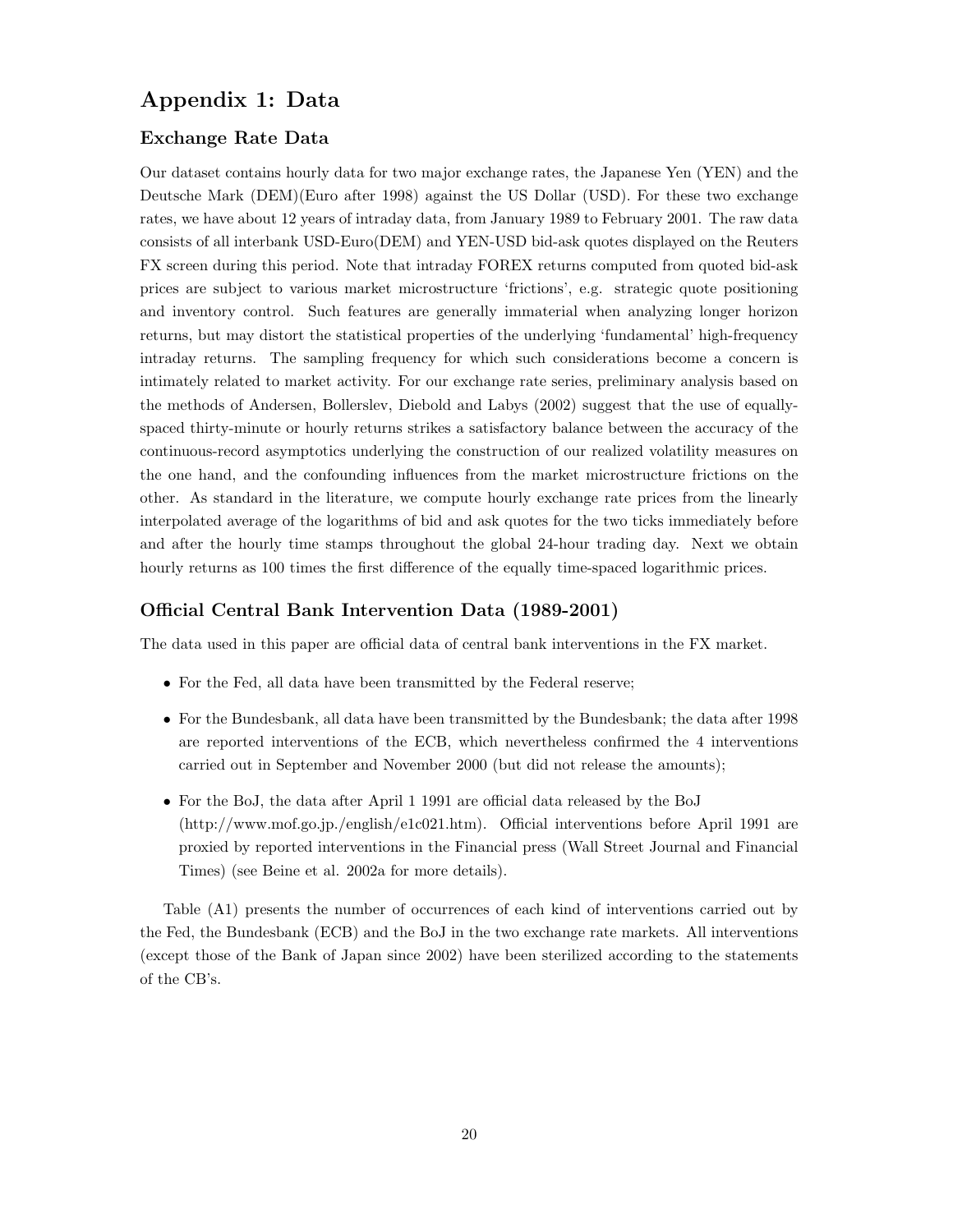|                                                                                                      |           | DEM-USD                               |    |             |           |       |  |
|------------------------------------------------------------------------------------------------------|-----------|---------------------------------------|----|-------------|-----------|-------|--|
| Unilateral FED                                                                                       |           | Unilateral BB                         |    | Coordinated |           | Total |  |
| USD purchases                                                                                        | USD sales | USD purchases USD sales USD purchases |    |             | USD sales |       |  |
| 26                                                                                                   | 34        |                                       | 33 | 14          | 44        | 151   |  |
| YEN-USD                                                                                              |           |                                       |    |             |           |       |  |
| Unilateral FED                                                                                       |           | Unilateral BoJ                        |    | Coordinated |           | Total |  |
| 178<br>31                                                                                            |           |                                       | 72 |             | 281       |       |  |
| $\overline{a}$ . The state $\overline{a}$ is the state $\overline{a}$ is the state of $\overline{a}$ |           |                                       |    |             |           |       |  |

Table A1: Number of central bank intervention days

## Appendix 2: ARFIMA Estimation of Exchange Rate Realized Volatility

This appendix reports examples of rolling regression estimation results for the parameters  $\beta_i$ reported in Figures 4 and 5. Measures of the fit of the ARFIMA models for realized FX volatility are given as well. Table A1 reports estimation results of model (3) with fixed  $i$  ( $i = 0$ ) for the intervention variables specific to the YEN/USD market  $(I_{FEDUY,t-i}, I_{BoJU,t-i}, I_{COORDY,t-i}).$ In other words, only contemporaneous interventions on the YEN/USD are introduced as control variables.

> $(1 - \phi L)(1 - L)^d \left[ \ln(\sigma_{t,\theta}^2) - \mu \right] = \mu_t + \epsilon_t$ where  $\mu_t = \beta_0 I_{m,t} + \beta_1 I_{BBUL-t} + \beta_2 I_{FEDUL-t} + \beta_3 I_{COORD,t-t}$  $+ \beta_4 I_{FEDUY,t} + \beta_5 I_{BoJU,t} + \beta_6 I_{COORDY,t}$

Estimates reported in Table A2 confirm that the model reproduces some of the main features of FX realized volatility:

- Long memory: the  $d$  parameter lies between 0 and 1, with a value of approximately 0.3, suggesting persistence of volatility shocks and a covariance stationary process; notice that the value of d is consistent with values obtained for the fractional integration parameter estimated in FIGARCH models of FX data (Tse 1998).
- Day-of-the-week effect: the  $\alpha$  parameter is significantly positive, confirming previous findings (Hsieh 1989) of a positive Monday dummy effect on volatility.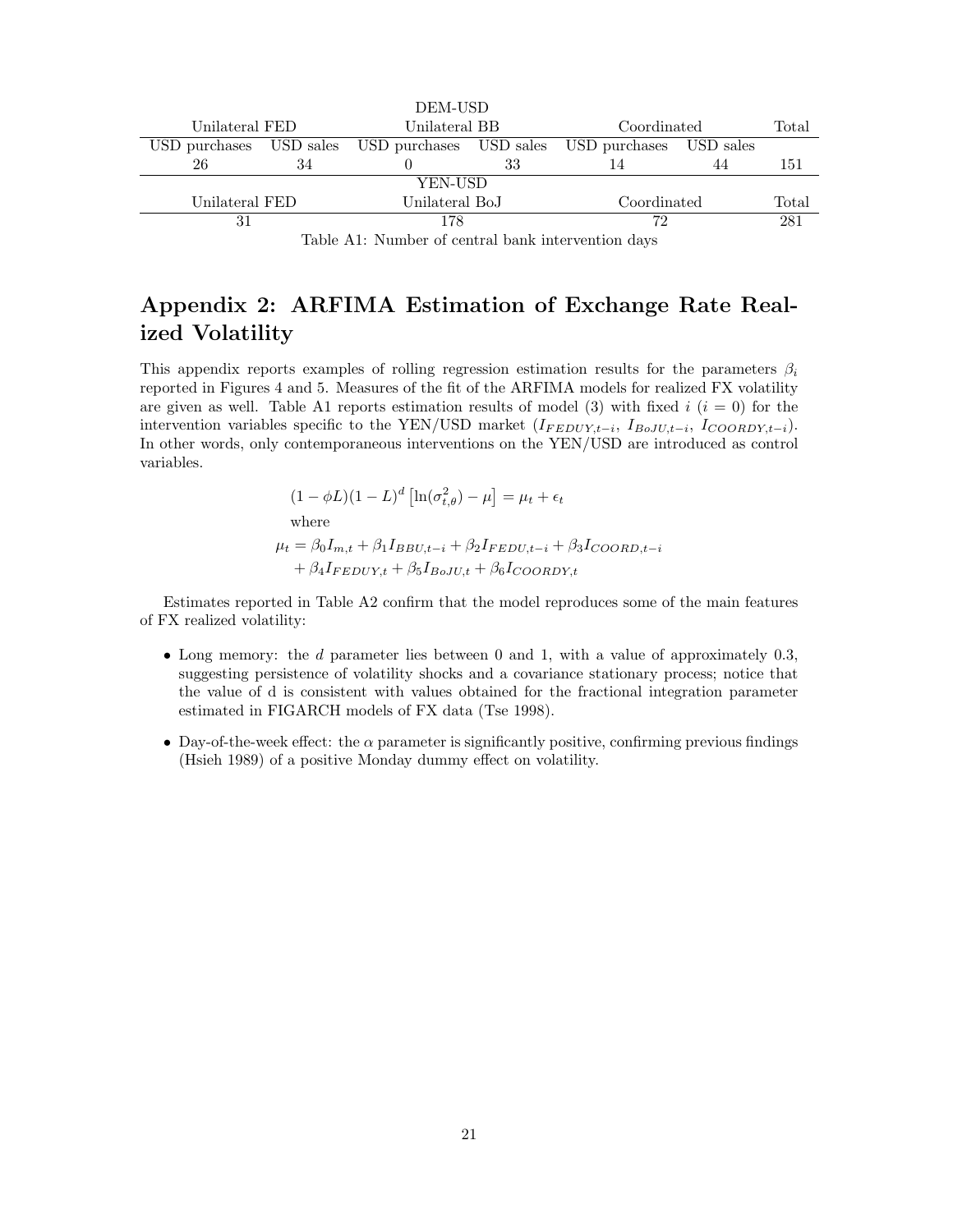|                           | $i=1$        |               | $i=0$        |               | $i=-1$      |             |
|---------------------------|--------------|---------------|--------------|---------------|-------------|-------------|
| parameters                | $\theta = 6$ | $\theta = 15$ | $\theta = 6$ | $\theta = 15$ | $\theta=15$ | $\theta=17$ |
| d                         | 0.378        | 0.372         | 0.377        | 0.374         | 0.373       | 0.362       |
|                           | [0.019]      | [0.019]       | [0.019]      | [0.019]       | [0.019]     | (0.019)     |
| $\mu$                     | $-1.101$     | $-1.088$      | $-1.099$     | $-1.102$      | $-1.109$    | $-1.059$    |
|                           | [0.291]      | [0.274]       | [0.289]      | [0.277]       | [0.277]     | [0.254]     |
| $\phi$                    | $-0.101$     | $-0.091$      | $-0.099$     | $-0.096$      | $-0.094$    | $-0.057$    |
|                           | [0.026]      | [0.026]       | [0.026]      | [0.026]       | [0.026]     | [0.026]     |
| $\alpha$                  | 0.320        | 0.195         | 0.320        | 0.197         | 0.190       | 0.009       |
|                           | [0.027]      | [0.027]       | [0.027]      | [0.027]       | [0.027]     | [0.027]     |
| $\beta_1[\text{BBU},t-i]$ | 0.088        | 0.117         | 0.196        | 0.370         | 0.011       | $-0.075$    |
|                           | [0.116]      | [0.116]       | [0.116]      | [0.115]       | [0.115]     | [0.115]     |
| $\beta_2$ [FEDU,t-i]      | 0.068        | $-0.040$      | $-0.124$     | $-0.171$      | 0.236       | 0.168       |
|                           | [0.098]      | [0.097]       | [0.103]      | [0.103]       | [0.097]     | [0.097]     |
| $\beta_3$ [COORD,t-i]     | $-0.032$     | $-0.161$      | $-0.165$     | $-0.171$      | 0.348       | 0.088       |
|                           | [0.097]      | [0.096]       | [0.104]      | [0.103]       | [0.097]     | [0.097]     |
| $\beta_4$ [FEDUY,t]       | 0.066        | 0.074         | 0.129        | $0.002\,$     | 0.061       | 0.143       |
|                           | [0.127]      | [0.127]       | [0.133]      | [0.132]       | [0.127]     | [0.126]     |
| $\beta_5[\text{BoJU,t}]$  | 0.249        | 0.379         | 0.242        | 0.364         | 0.381       | 0.325       |
|                           | [0.059]      | [0.059]       | [0.059]      | [0.059]       | [0.059]     | [0.059]     |
| $\beta_6$ [COORDY,t]      | 0.076        | 0.258         | 0.141        | 0.201         | 0.252       | 0.335       |
|                           | [0.093]      | [0.093]       | [0.100]      | [0.100]       | [0.093]     | [0.093]     |
| Ljung Box $(50)$          | 59.97        | 65.37         | 60.66        | 62.04         | 63.66       | 86.88       |
| Ljung Box $(100)$         | 102.59       | 123.34        | 104.35       | 122.41        | 119.30      | 133.97      |
| Arch $(20)$               | 1.41         | 1.75          | 1.41         | 1.77          | 1.64        | 2.07        |

Table A2: Sample of rolling estimations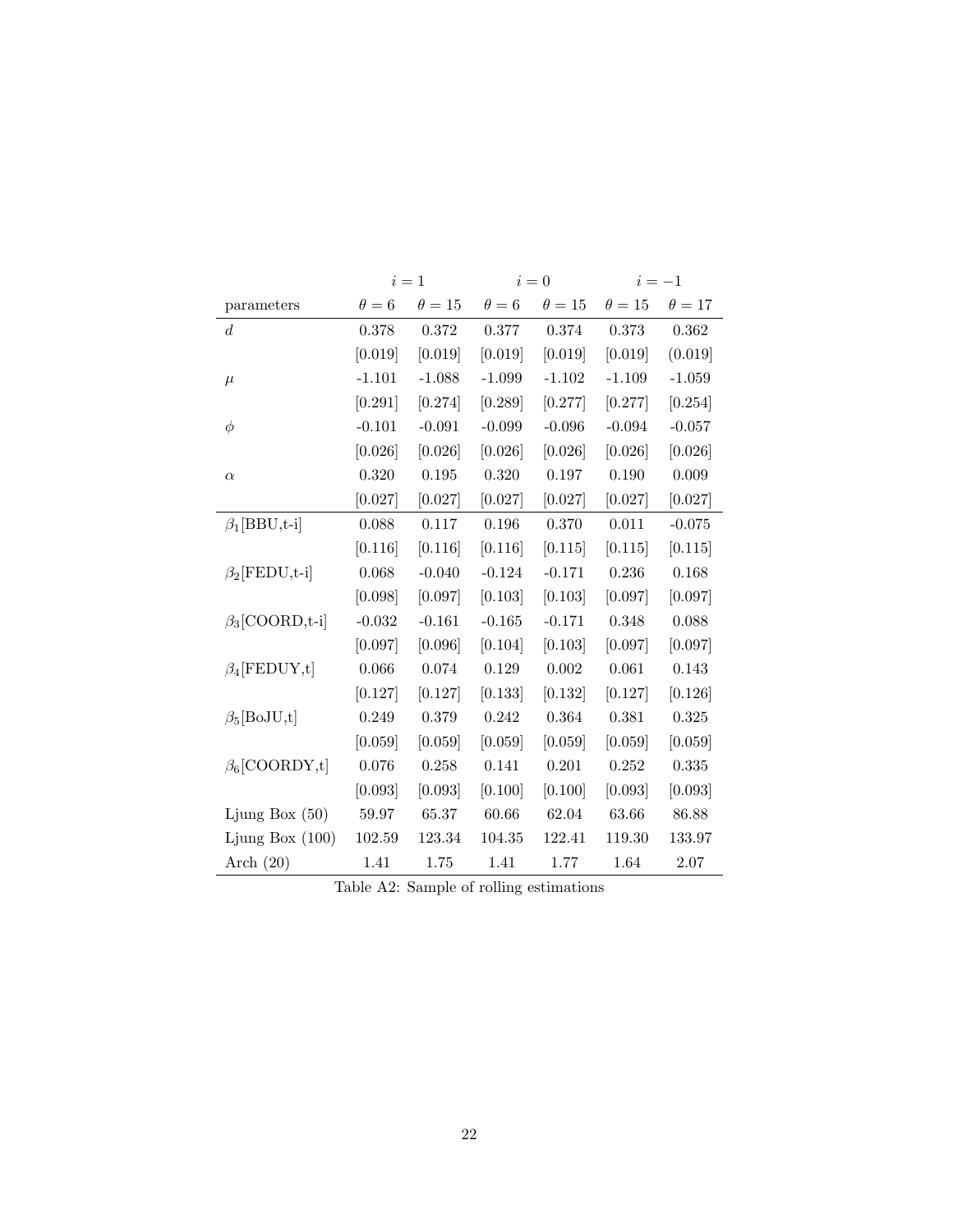## Appendix 3: Assumptions and properties of realized moments

When computing the realized moments for closing prices (24h GMT), daily returns are defined as:  $r_t = \sum_{i=1}^{K}$  $\sum_{i=1}^n r_{i,t}$ , where K is the number of intervals per day (e.g. 24) and  $r_{i,t}$  is the ith intraday return of day  $t$ .

## 3.1: Realized volatility

Consider two measures of the daily volatility  $V(r_t)$ :  $V_{1,t} \equiv r_t^2$ , i.e. daily squared returns, and  $V_{2,t} \equiv \sum^K$  $i=1$  $r_{i,t}^2$ , i.e. the so-called realized volatility.

**Assumption**  $A_1$ :  $r_{i,t}$  is a martingale difference sequence (MDS), i.e.  $E(r_{i,t}|\Omega_{i-1,t}) = 0$ , where  $\Omega_{i-1,t}$  denotes a filtration (information set) including past information on r up to (and including) the point in time  $i - 1$  on day t.

#### Implications of Assumption  $A_1$ :

- 1.  $E(r_{i,t}) = 0;$
- 2.  $Cov(r_{i,t}, r_{j,t'} | \Omega_{max(i-1,j-1),max(t,t')}) = 0$ , which implies  $Cov(r_{i,t}, r_{j,t'}) = 0$ ;
- 3.  $E(r_{i,t}r_{j,t'}^k|\Omega_{i-1,t})=0$  if  $i>j$  and  $t \ge t', k \in \{1,2,...\}.$

The implications follow immediately when we use the law of iterated expectations. Note that Assumption  $A_1$  does not imply that  $E(r_{i,t}r_{j,t'}^k|\Omega_{j-1,t'})=0$  if  $i\leq j, t < t'.$ 

**Proposition 1:** Under  $A_1$ ,  $V_{1,t}$  and  $V_{2,t}$  are unbiased estimators of  $V(r_t)$ .

Proof:

$$
E(V_{1,t}) = E(r_t^2) = V(r_t)
$$
  
\n
$$
V(r_t) = E(r_t^2)
$$
  
\n
$$
= E\left(\left(\sum_{i=1}^K r_{i,t}\right)^2\right)
$$
  
\n
$$
= E\left(\sum_{i=1}^K r_{i,t}^2 + 2\sum_{i=1}^{K-1} \sum_{j=1}^K r_{i,t}r_{j,t}\right)
$$
  
\n
$$
= E\left(\sum_{i=1}^K r_{i,t}^2\right)
$$
  
\n
$$
= E(V_{2,t}).
$$

**Assumption**  $A_2$ :  $E(r_{i,t}r_{j,t}^3|\Omega_{j-1,t}) = 0 \ \forall i < j.$ 

 $\Rightarrow$  Assumption of zero skewness of some conditional distribution / symmetry of the conditional distributions.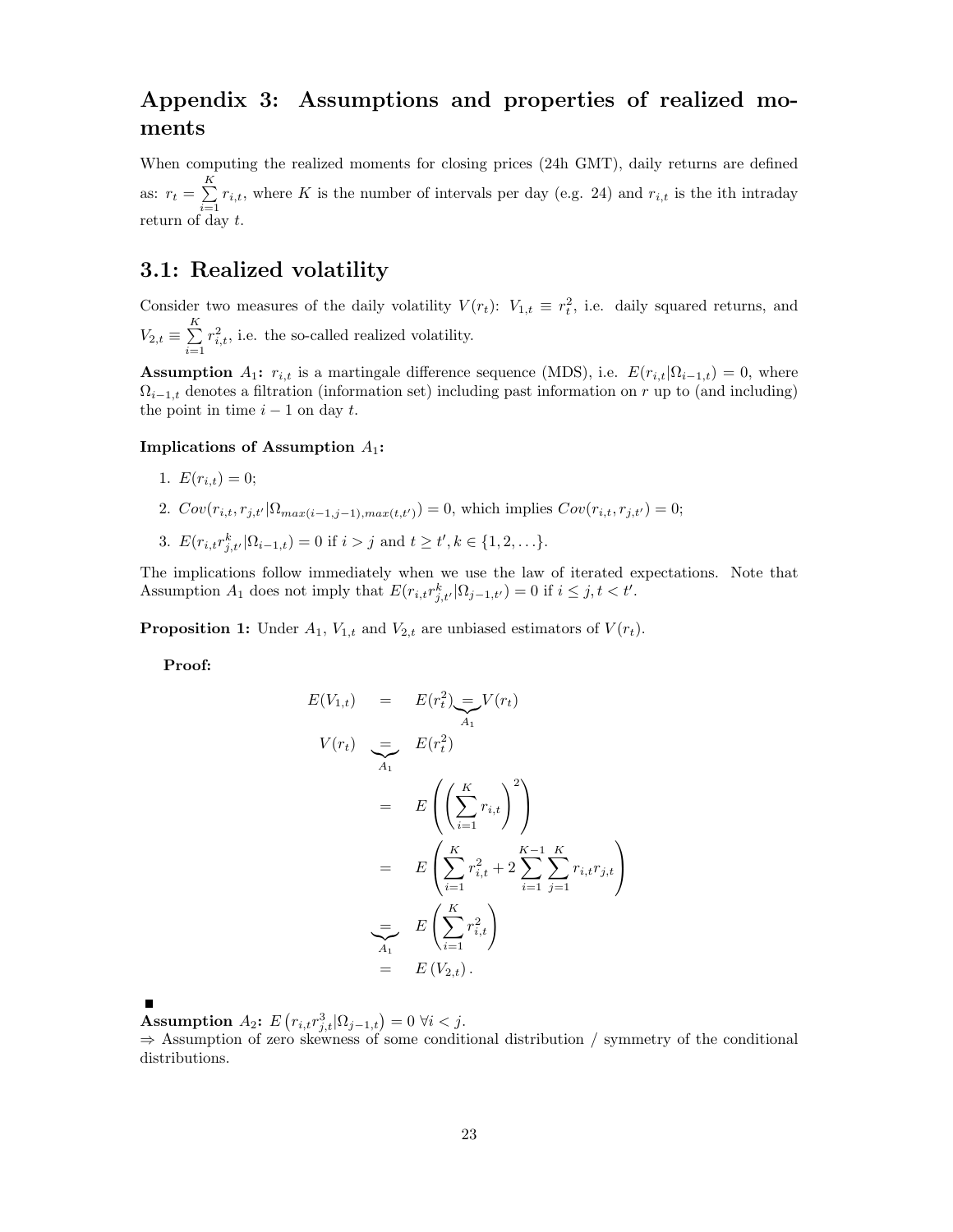**Proposition 2:** Under  $A_1 - A_2$ ,  $V_{2,t}$  is a more efficient estimate of  $V(r_t)$  than  $V_{1,t}$ .

**Proof:** for simplicity let us consider the case where  $K = 2$ .

$$
E(V_{1,t}^2) = E\left((r_{1,t} + r_{2,t})^4\right)
$$
  
= 
$$
E\left(r_{1,t}^4 + r_{2,t}^4 + 4r_{1,t}^3r_{2,t} + 4r_{1,t}r_{2,t}^3 + 6r_{1,t}^2r_{2,t}^2\right)
$$
  
= 
$$
E\left(r_{1,t}^4 + r_{2,t}^4 + 6r_{1,t}^2r_{2,t}^2\right)
$$
  

$$
A_1 - A_2
$$

More generally, it follows that:

$$
E(V_{1,t}^2) = E\left(\sum_{i=1}^K r_{i,t}^4 + 3\sum_{i=1}^K \sum_{j \neq i}^K r_{i,t}^2 r_{j,t}^2\right)
$$

Similarly, for  $V_{2,t}$ ,

$$
E(V_{2,t}^2) = E\left((r_{1,t}^2 + r_{2,t}^2)^2\right)
$$
  
= 
$$
E\left(r_{1,t}^4 + r_{2,t}^4 + 2r_{1,t}^2r_{2,t}^2\right),
$$

or more generally:

$$
E(V_{2,t}^2) = E\left(\sum_{i=1}^K r_{i,t}^4 + \sum_{i=1}^K \sum_{j \neq i}^K r_{i,t}^2 r_{j,t}^2\right)
$$

Since  $r_{i,t}^2 r_{j,t}^2 \geq 0$ , it follows directly that  $E(V_{1,t}^2) \geq E(V_{2,t}^2)$  and since  $E(V_{1,t}) = E(V_{2,t}) = V(r_t)$ ,  $V(V_{1,t}) > V(V_{2,t}).$ 

Note that the proof could be done in terms of conditional expected values as well.

## 3.2: Realized skewness

Recall that the skewness is defined as:  $\frac{E[(r_t-E(r_t))^3]}{E(r_t-3)^{3/2}}$  $\frac{E(r_t^2)^{3/2}}{E(r_t^2)^{3/2}}$  $\sum_{A_1}$  $E(r_t^3)$  $\frac{E(r_t^2)^{3/2}}{E(r_t^2)^{3/2}}$ .

For this reason a first measure of the daily cube returns is naturally  $S_{1,t} \equiv r_t^3$ . Extending the idea of realized volatility to the third moment would suggest the estimator  $S_{2,t} \equiv \sum_{k=1}^{K}$  $i=1$  $r_{i,t}^3$ .

Is  $S_{2,t}$  an unbiased estimator of  $E(r_t^3)$  ? Assumption  $A_3$ :  $E(r_{i,t}^2 r_{j,t} | \Omega_{j-1,t}) = 0 \ \forall i > j.$ 

**Proposition 3:** Under  $A_1, A_3, S_{2,t}$  is an unbiased estimator of  $E(r_t^3)$ .

**Proof:** for simplicity let us consider the case where  $K = 2$ .

.

$$
E(r_t^3) = E\left((r_{1,t} + r_{2,t})^3\right)
$$
  
=  $E\left(r_{1,t}^3 + r_{2,t}^3 + 3r_{1,t}^2r_{2,t} + 3r_{1,t}r_{2,t}^2\right)$   
=  $E\left(r_{1,t}^3 + r_{2,t}^3\right)$   
=  $E(S_{2,t})$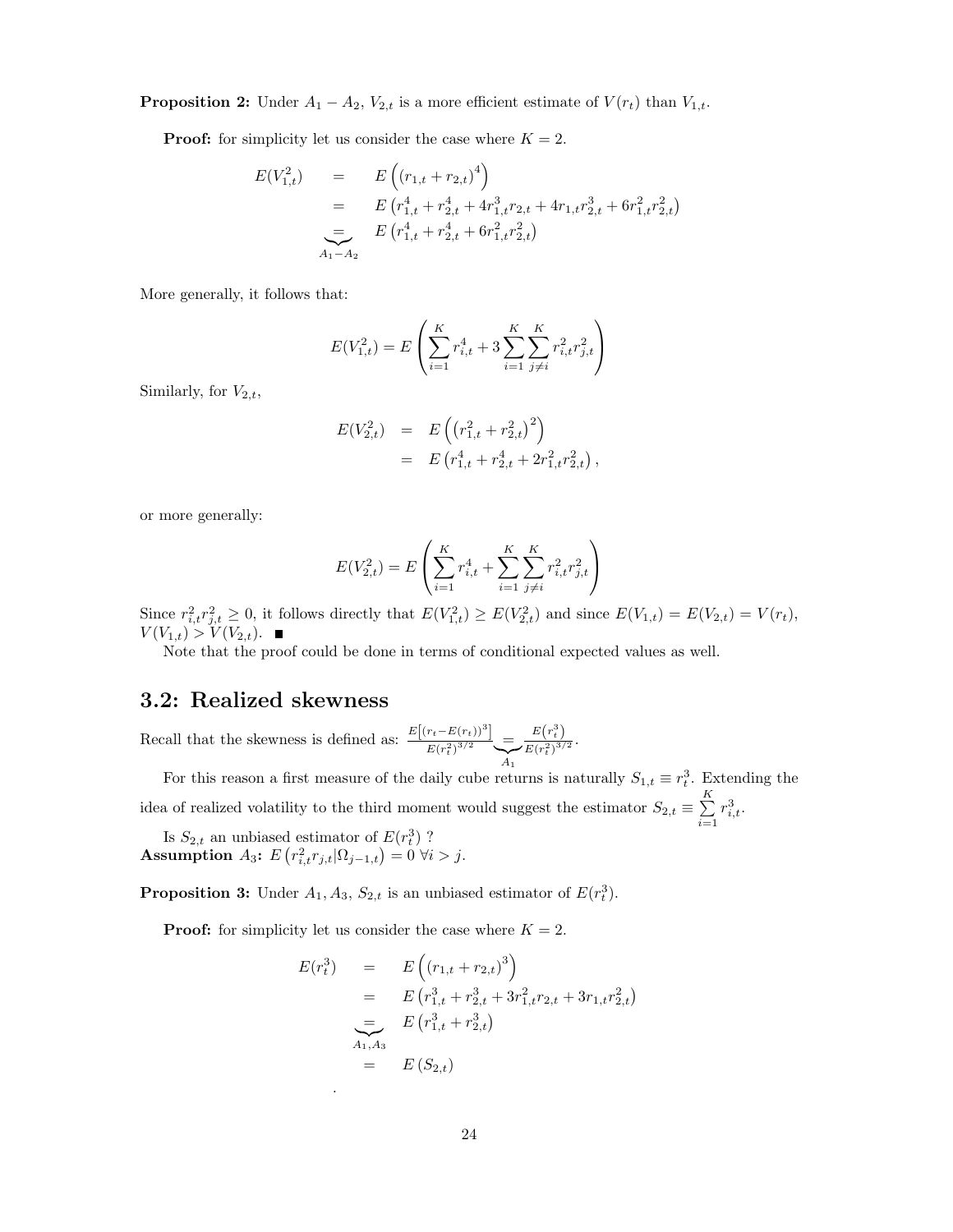Which of the two estimators dominates in terms of efficiency depends on sign and size of higher moments as the simple case when  $K = 2$  shows.

Proof:

 $\blacksquare$ 

$$
E(S_{1,t}^2) = E((r_{1,t} + r_{2,t})^6)
$$
  
= 
$$
E(r_{1,t}^6 + r_{2,t}^6 + 6r_{1,t}r_{2,t}^5 + 15r_{1,t}^2r_{2,t}^4 + 20r_{1,t}^3r_{2,t}^3 + 15r_{1,t}^4r_{2,t}^2)
$$
  

$$
E(S_{2,t}^2) = E((r_{1,t}^3 + r_{2,t}^3)^2)
$$
  
= 
$$
E(r_{1,t}^6 + r_{2,t}^6 + 2r_{1,t}^3r_{2,t}^3)
$$

$$
E(S_{1,t}^2) - E(S_{2,t}^2) = E(18r_{1,t}^3r_{2,t}^3)
$$
  
+ 
$$
E(6r_{1,t}r_{2,t}^5)
$$
  
+ 
$$
E(15r_{1,t}^2r_{2,t}^4)
$$
  
+ 
$$
E(15r_{1,t}^4r_{2,t}^2)
$$
  
> 0

Assuming independence over time of the intradaily returns, which implies Assumption A3, and assuming a symmetric distribution around the mean of these returns, we get that  $E(r_{1,t}^3 r_{2,t}^3) = 0$ and  $E(r_{1,t}r_{2,t}^5) = 0$ . In that case,  $E(S_{1,t}^2) - E(S_{2,t}^2) = E(15r_{1,t}^2r_{2,t}^4) + E(15r_{1,t}^4r_{2,t}^2) > 0$ , which implies that  $S_{2,t}$  is more efficient than  $S_{1,t}$ .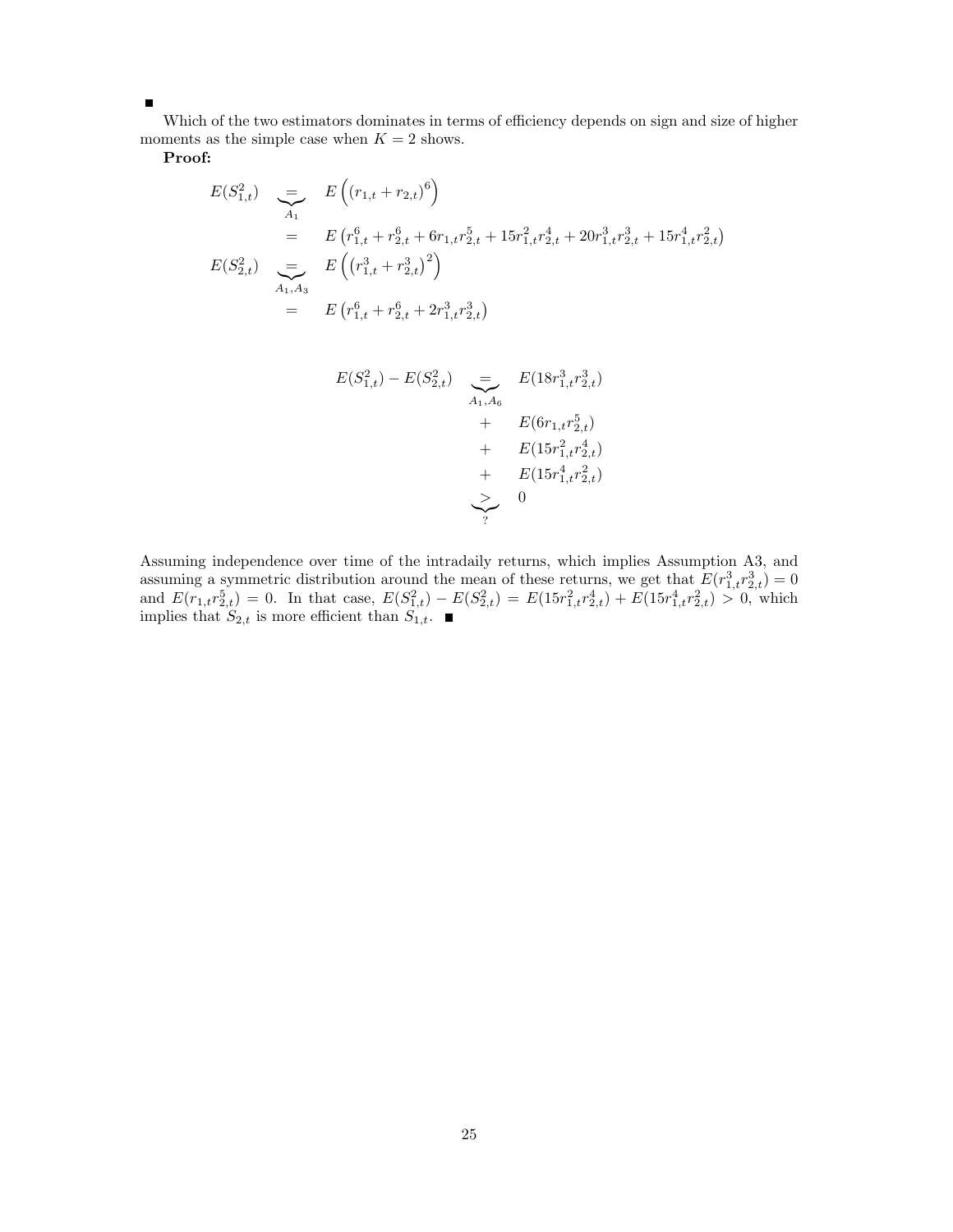# Figures



Figure 1: Boxplot of unilateral interventions in terms of daily realized DEM/USD returns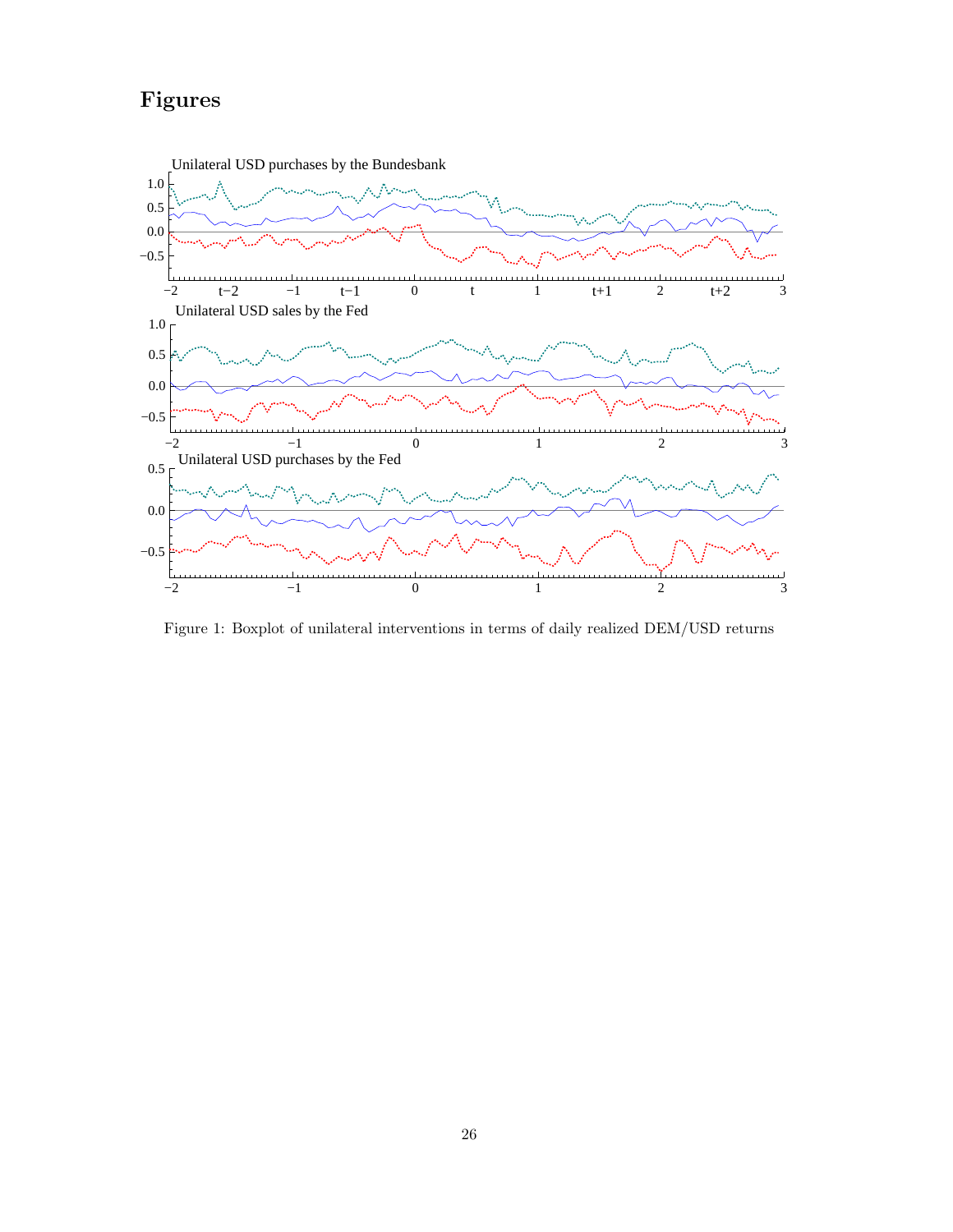

Figure 2: Boxplot of coordinated interventions in terms of daily realized DEM/USD returns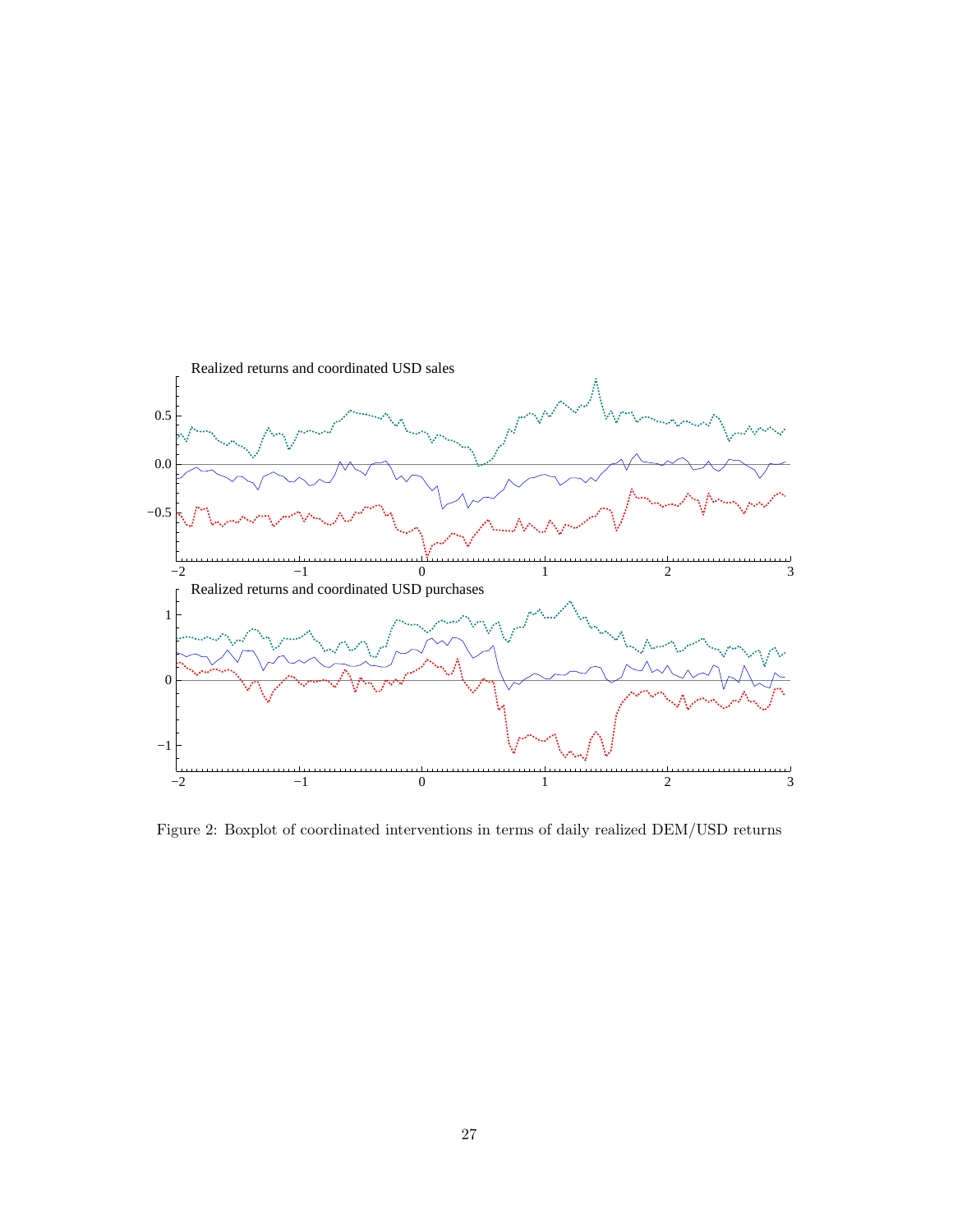

Figure 3: Boxplot of FX interventions and realized volatility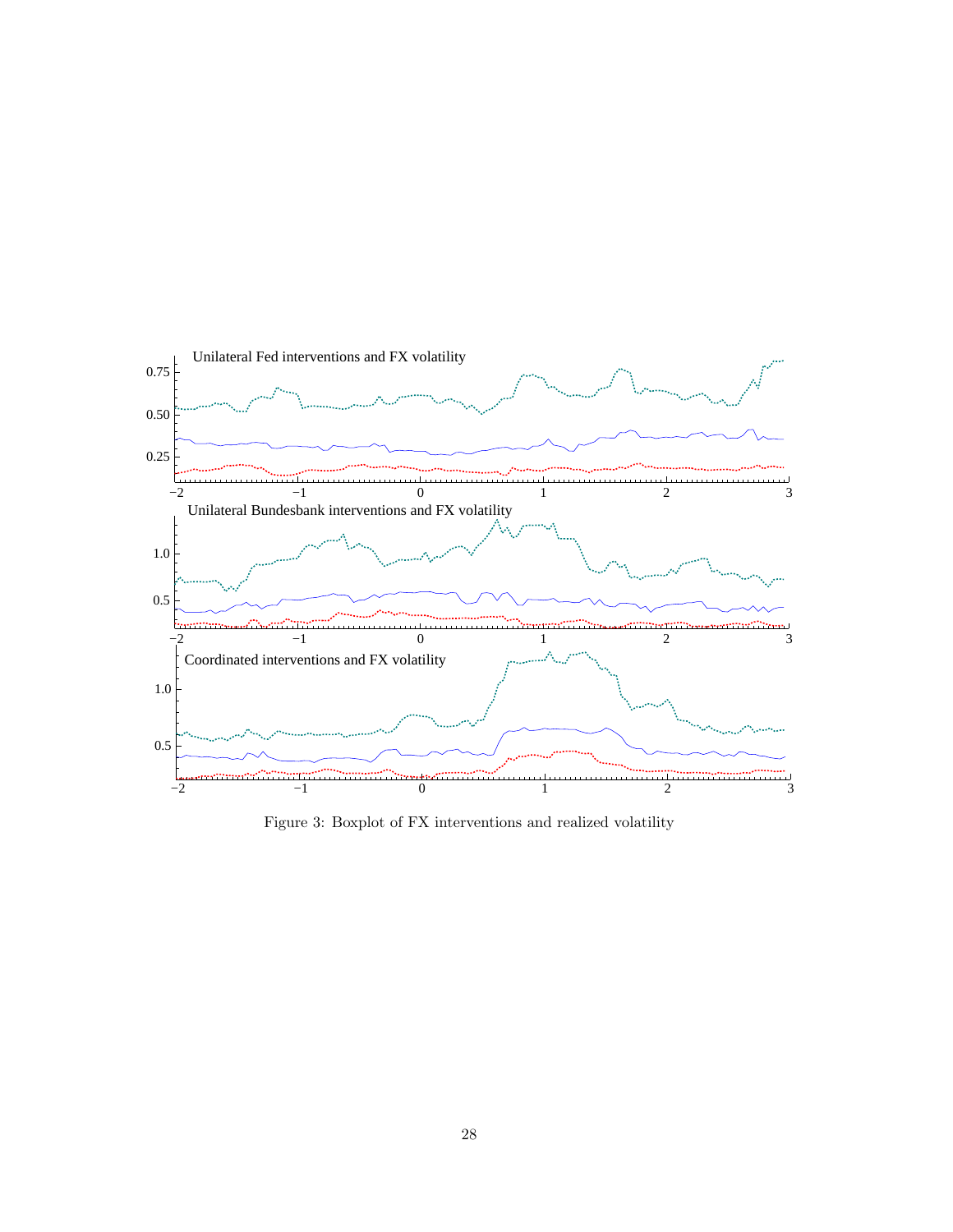

Figure 4: Rolling regressions and DEM/USD volatility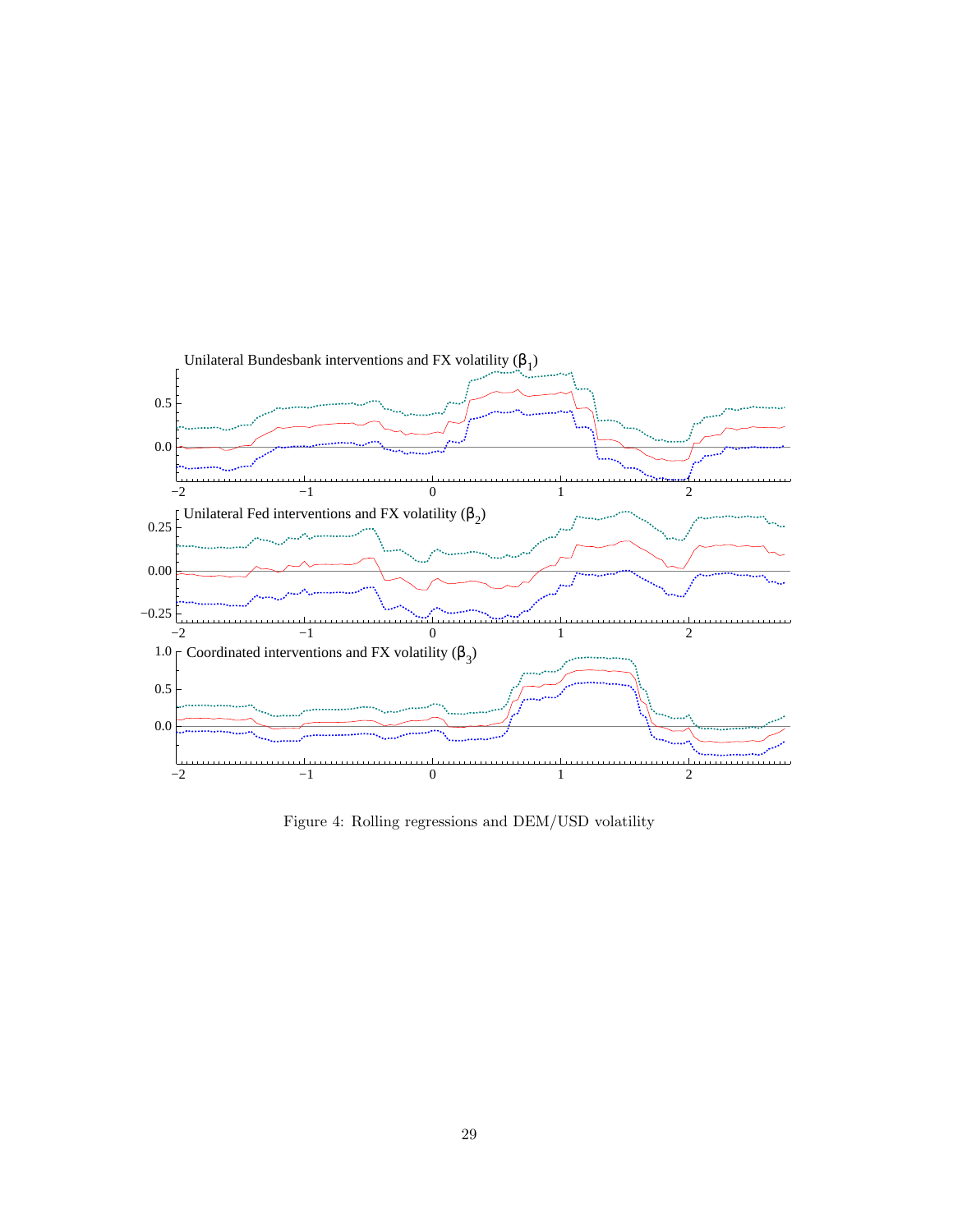

Figure 5: Rolling regressions and volatility spillover effects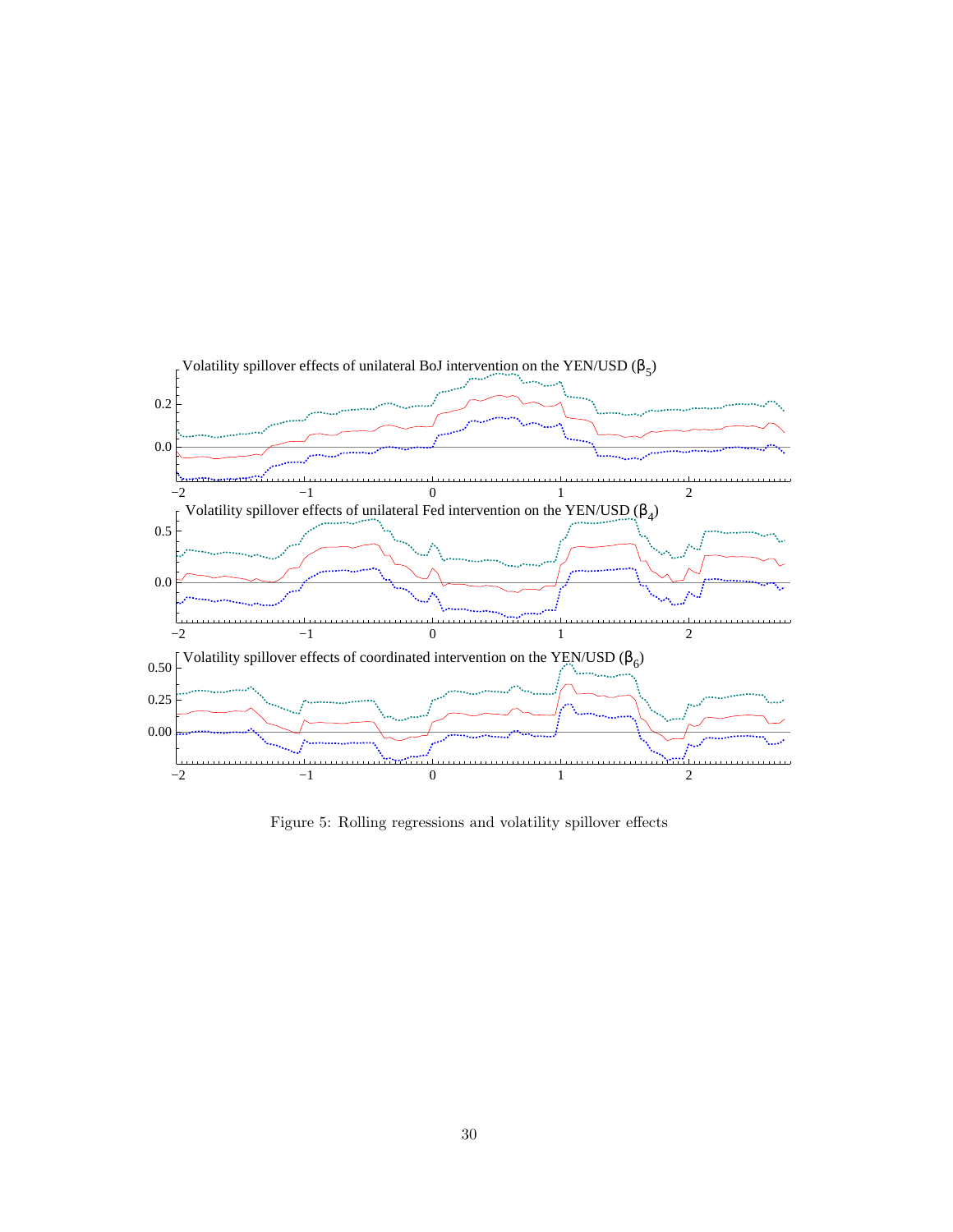

Figure 6: Boxplot of coordinated interventions on the DEM/USD and FX cross-moments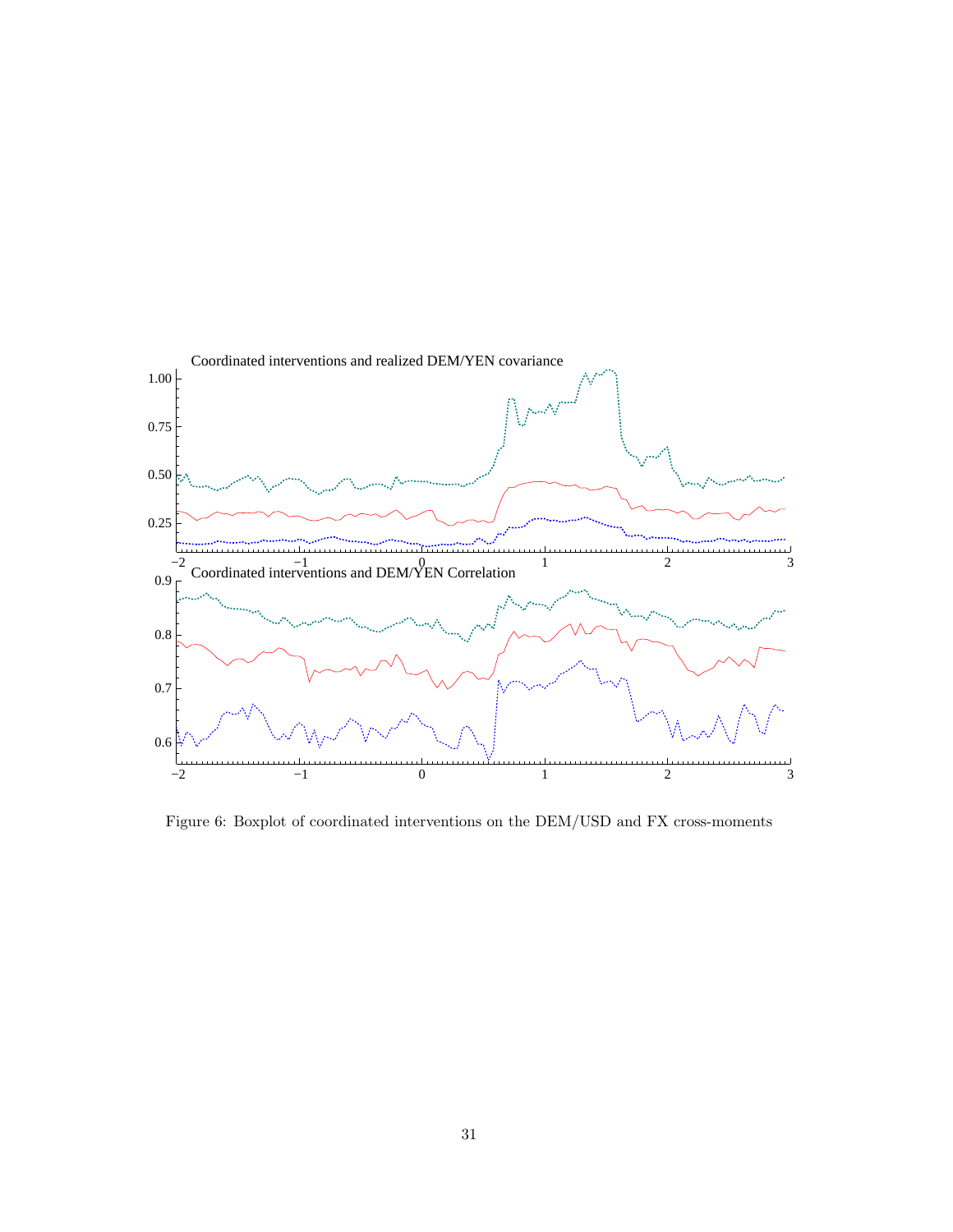

Figure 7: Boxplot of coordinated interventions on the YEN/USD and FX cross-moments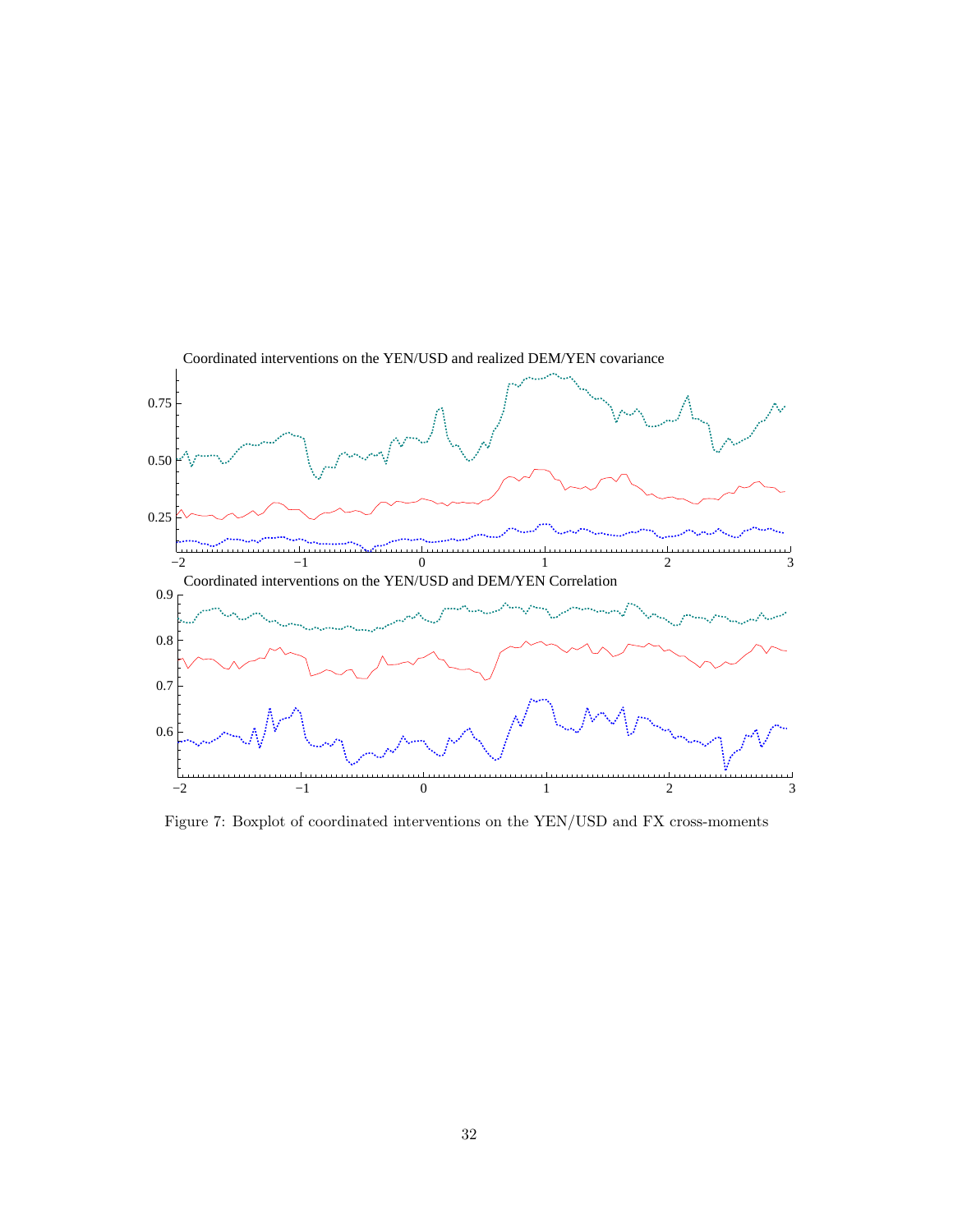

Figure 8: Boxplot of unilateral interventions on the DEM/USD and FX cross-moments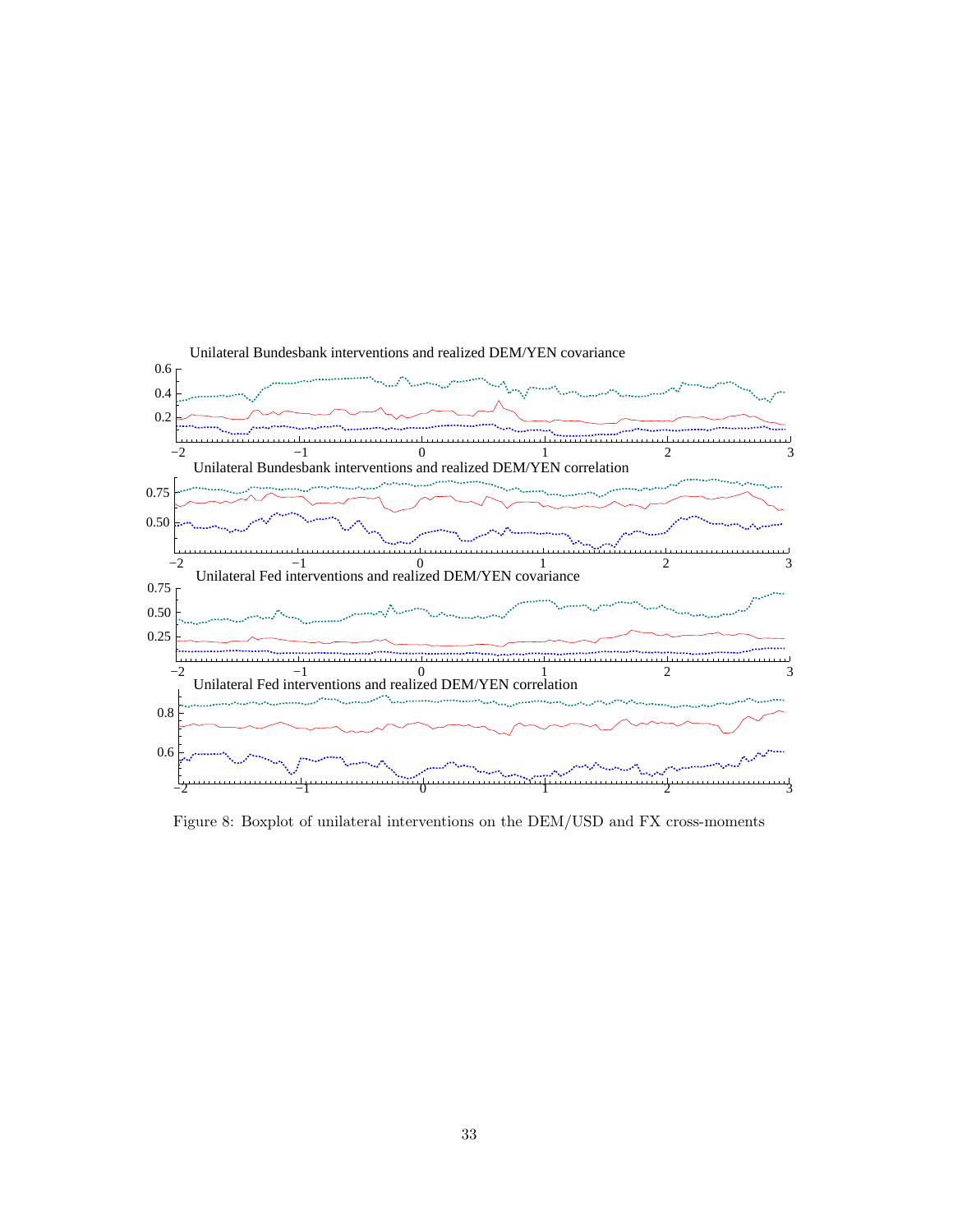

Figure 9: Boxplots of unilateral interventions on the YEN/USD and FX cross-moments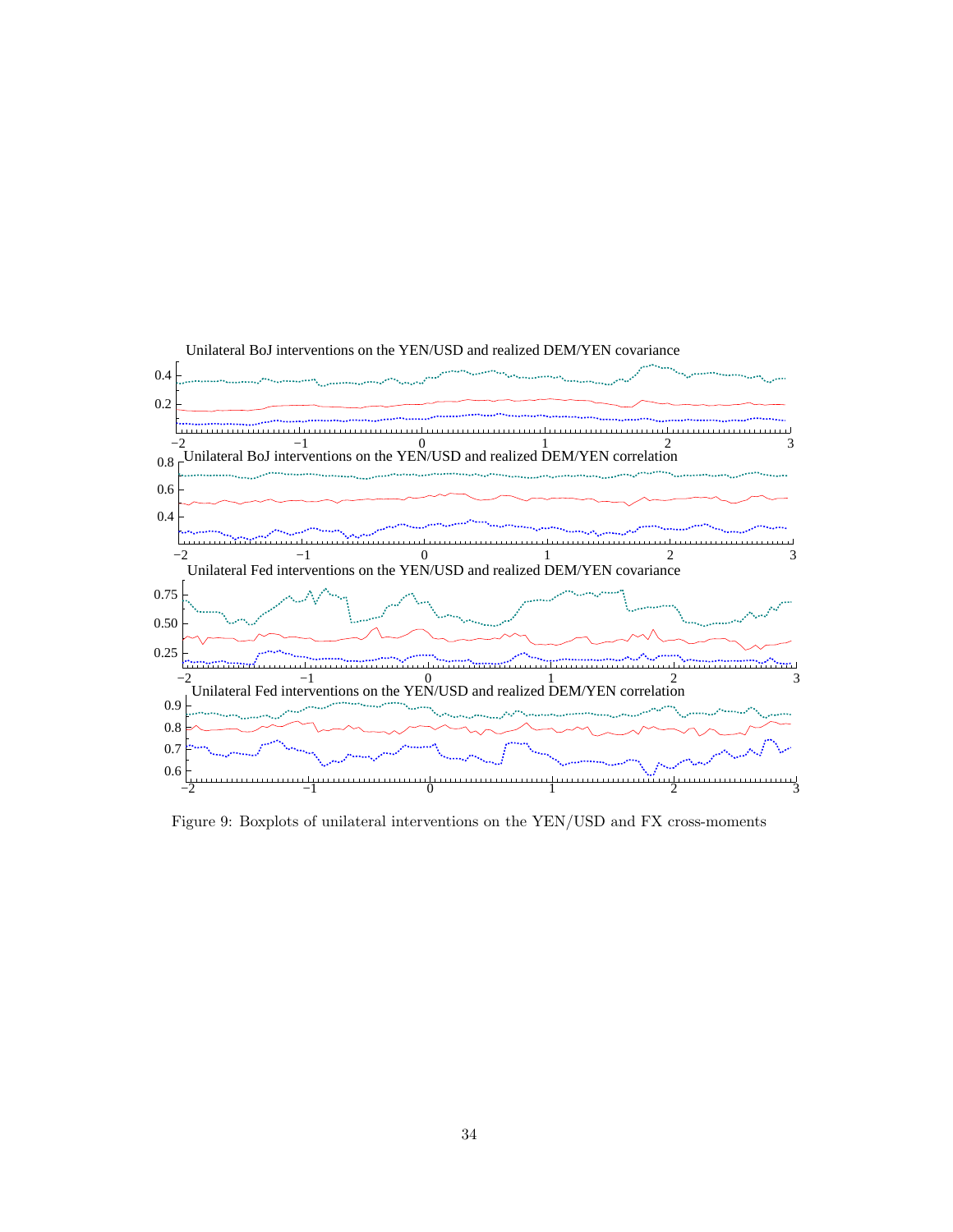

Figure 10: Rolling regressions of FX interventions on the DEM/USD on the realized cross-moments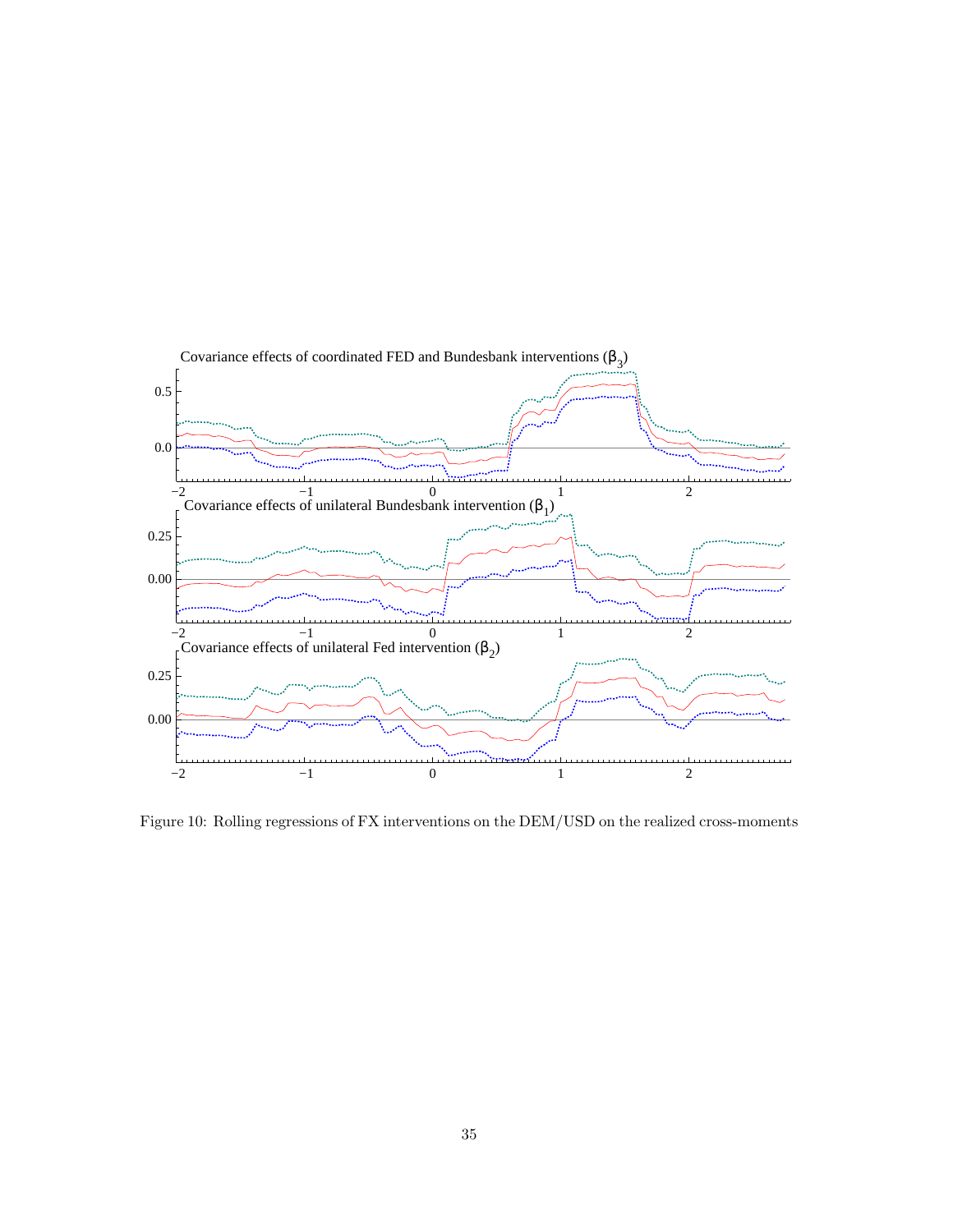

Figure 11: Boxplots of coordinated interventions and realized skewness of the DEM/USD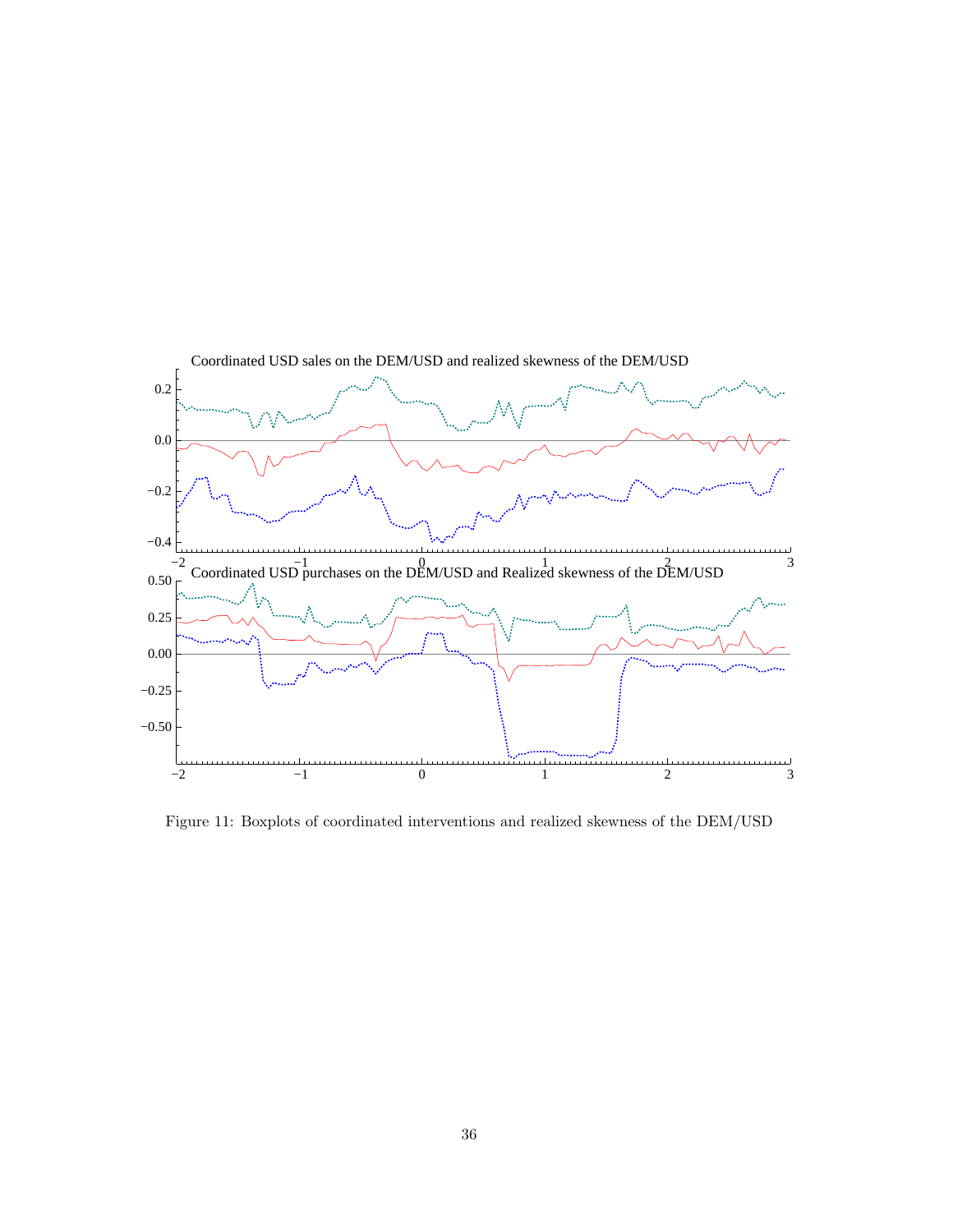

Figure 12: Boxplots of unilateral interventions and realized skewness of the DEM/USD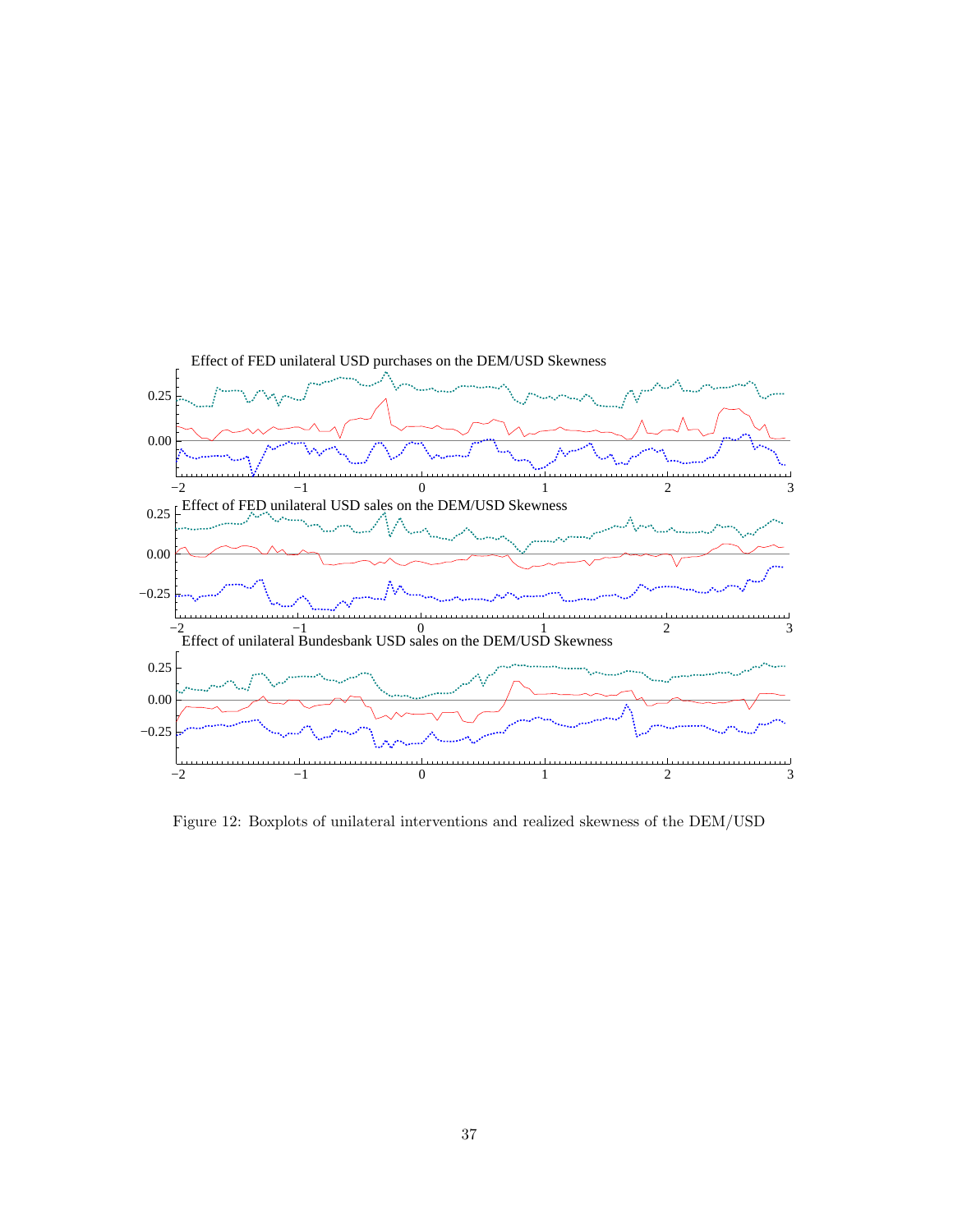

Figure 13: Rolling regressions of coordinated interventions and realized skewness of the DEM/USD